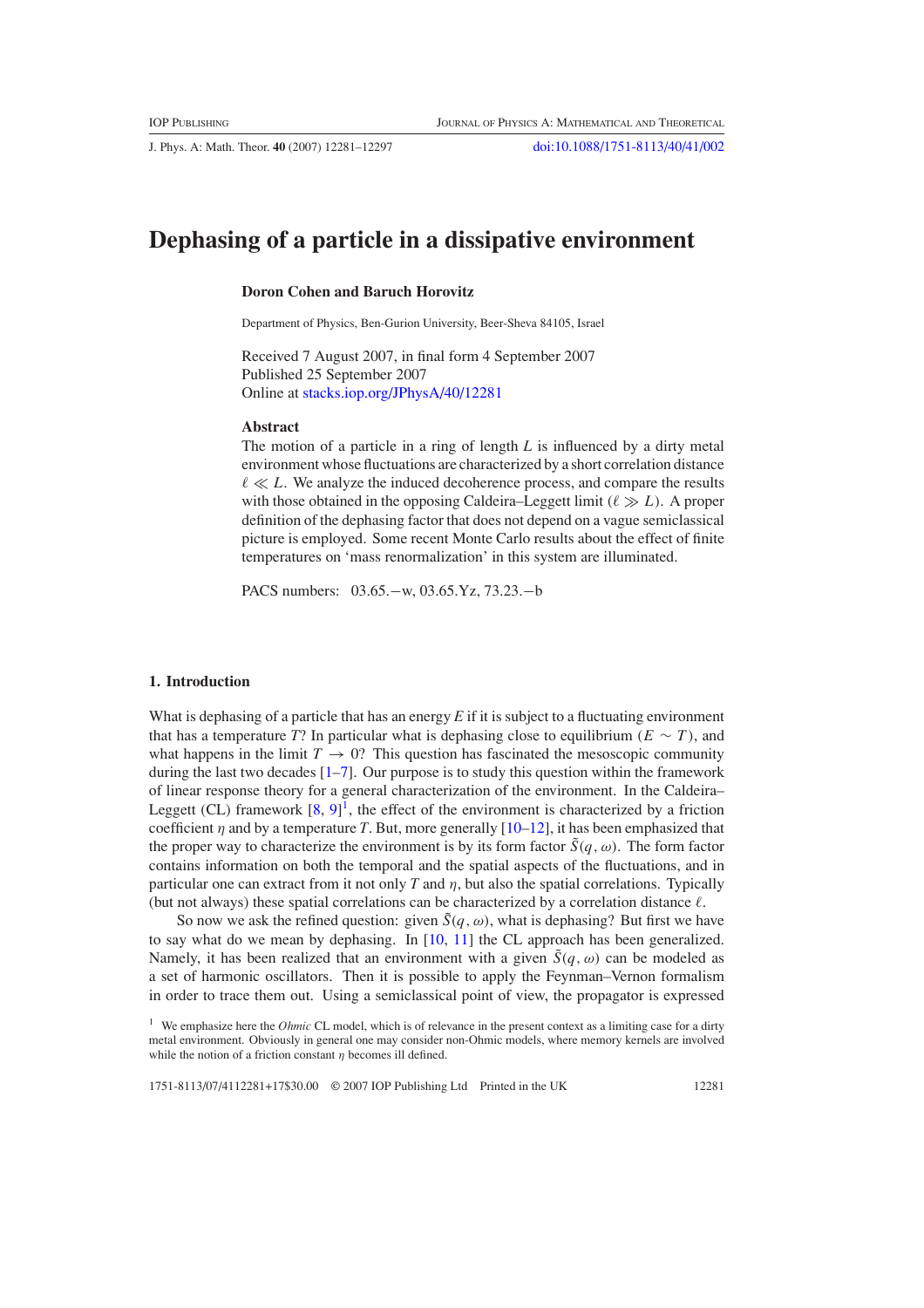<span id="page-1-0"></span>as a sum over pairs of classical trajectories. One observes that after time *t*, the interference contribution (from the off-diagonal terms in the double sum) is suppressed by a factor  $P_\omega$ . This factor is interpreted as a dephasing factor, and its expression can be cast into the form  $P_{\varphi} = \exp(-F(t))$  with

$$
F(t) = \int dq \int \frac{d\omega}{2\pi} \tilde{S}(q,\omega) \tilde{P}(-q,-\omega;t)t,
$$
\n(1)

where the d*q* integration measure depends on the dimensionality. In the semiclassical treatment,  $\tilde{S}(q,\omega)$  would be the *symmetrized* form factor of the environment and  $\tilde{P}(q,\omega;t)$ would be the classical *symmetric* power spectrum of the motion. There are some subtleties in the definition of  $\tilde{P}(q, \omega; t)$  that we are going to discuss later on. In particular, we note that  $\tilde{P}(q, \omega; t)$  may have weak dependence on *t* because a finite time interval is considered.

It has been further argued in [\[12\]](#page-16-0) that due to inherent limitations of the semiclassical (stationary phase) approximation, the physically correct procedure is to use the *non*symmetrized quantum versions of  $\tilde{S}(q,\omega)$  and  $\tilde{P}(q,\omega; t)$ . This point has been further discussed in [\[13](#page-16-0)]. However, a proper derivation of equation (1), that does not rely on the semiclassical framework, has not been introduced. One objective of the present paper is to extend the derivation of the above formula beyond the semiclassical context.

It is important to realize that equation (1) is capable of reproducing all the established results about dephasing in normal metals, including the high temperature  $\propto T$  dependence of the dephasing time, the low temperature  $\propto T^{3/2}$  dependence in the case of a diffusive particle and the  $\propto T^2$  dependence in the ballistic regime. At finite temperatures there is a finite time scale  $\hbar/T$  that allows the approximation  $F(t) \approx \Gamma_{\varphi} t$ , and hence the notion of the dephasing rate  $\Gamma_{\varphi}$  is well defined. In the limit  $T \to 0$ , we always have  $\Gamma_{\varphi} \to 0$ . This, however, does not exclude the sub-exponential (power law) decay of  $P_\omega$ .

Indeed, it is well known [\[6\]](#page-16-0) that for a Brownian particle with CL environment the function  $F(t)$  grows as  $log(t)$  at zero temperature, implying sub-exponential dephasing at  $T = 0$ . It is a common misconception that equation (1) with *non*-symmetrized spectral functions fails to reproduce this  $log(t)$  spreading. We shall dwell on this point later on in this paper. Furthermore, we shall study whether similar sub-diffusive behavior can be found for general  $\tilde{S}(a, \omega)$ .

During the last decade, the study of a particle in a ring has become a paradigm for the study of ground state anomalies. [\[14–18\]](#page-16-0). Besides being a prototype problem that possibly can be realized as a mesoscopic electronic device, it is also of relevance to experiments with particles that are trapped above an 'atom chip' device [\[19–21](#page-16-0)], where noise is induced by nearby metal surfaces. Significant progress has been achieved in analyzing the equilibrium properties of this prototype system, in particular the dependence of the ground state energy on the Aharonov Bohm flux through the ring. The derivations of the dephasing factor using equation (1) for the ring problem is a major objective of the present paper. In this context, there is a growing understanding that the study of dephasing is intimately connected with the study of mass renormalization at low temperatures. We believe that our results shed new light on some recent findings [\[22\]](#page-16-0) that have been obtained using Monte Carlo data for the temperature dependence of the mass-renormalization effect.

The outline of this paper is as follows. In sections [2](#page-2-0) and [3](#page-3-0) we characterize the environment by the power spectrum of its fluctuations, and then in sections [4–](#page-3-0)[6](#page-6-0) we derive the formula for the dephasing factor. This formula is applied in sections [7](#page-8-0) and [8](#page-10-0) to the calculation of the dephasing of a particle of mass *M* in a ring of length *L*. The results depend crucially on the correlation distance  $\ell$  of the fluctuating environment. They shed light on some new findings regarding mass renormalization in this system as explained in section [9.](#page-11-0) It is conjectured that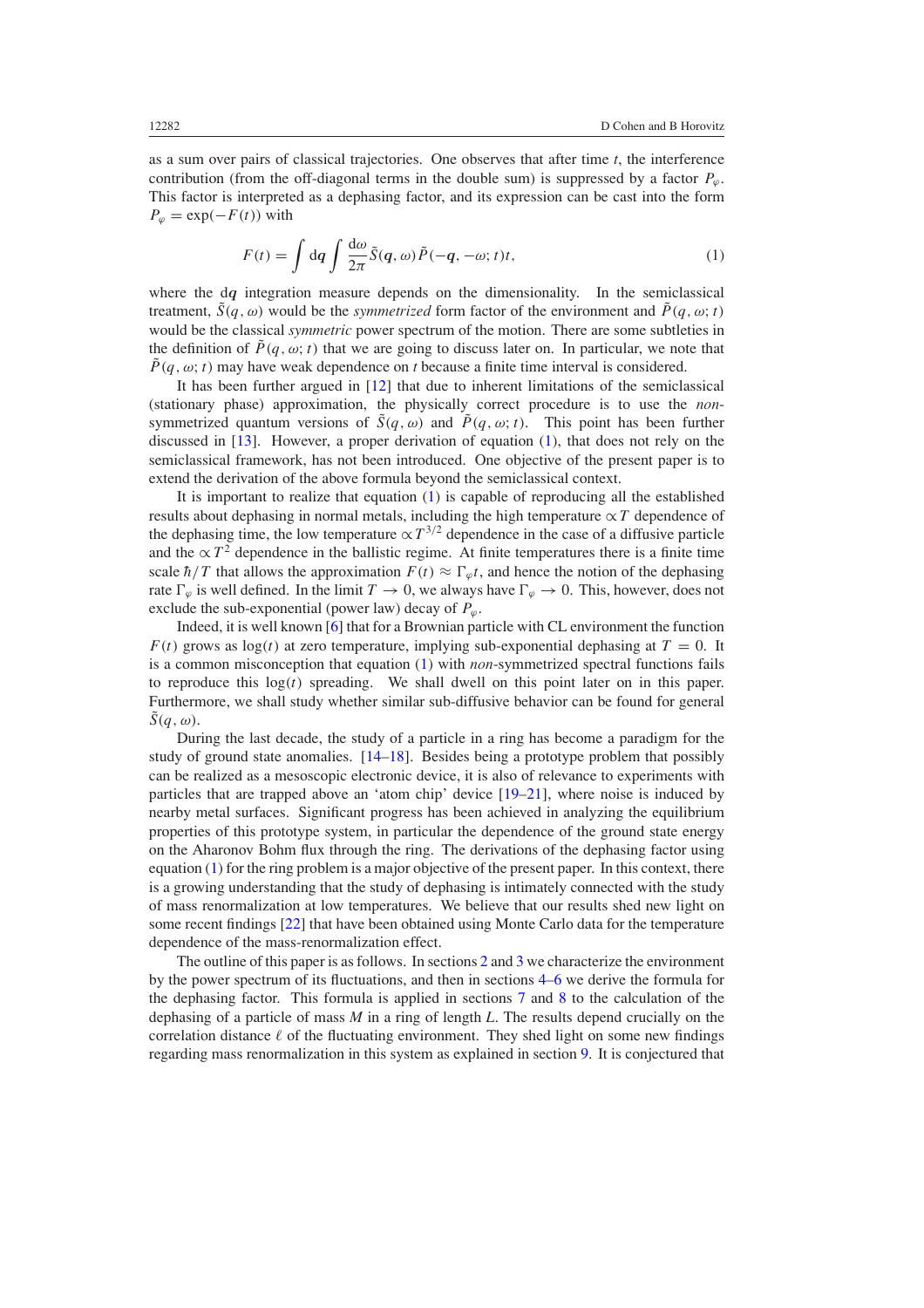<span id="page-2-0"></span>the mass-renormalization effect involves a measure for coherence. Some further discussion of the theoretical framework is presented in section [10.](#page-12-0)

## **2. The characterization of a fluctuating field**

We regard the environment as a fluctuating field  $U(x, t)$ . See appendix A for more details on its Hamiltonian modeling. The fluctuations of the environment are characterized by a form factor:

$$
\tilde{S}(q,\omega) = \int \int \left[ \langle \hat{\mathcal{U}}(x,t) \hat{\mathcal{U}}(0,0) \rangle \right] e^{i\omega t - iqx} dt dx,
$$
\n(2)

where the expectation value assumes that the bath is in a stationary state of its unperturbed Hamiltonian. The force operator is formally defined as  $\mathcal{F} = -\mathcal{U}(x, t)$ , where the derivative is taken with respect to *x*. The force–force correlation function is obtained via double differentiation of the correlation function. In particular, the local power spectrum of the fluctuating force is

$$
\tilde{S}(\omega) = \int \frac{\mathrm{d}q}{2\pi} q^2 \tilde{S}(q,\omega). \tag{3}
$$

An Ohmic environment is characterized by

$$
\tilde{S}_{\text{ohmic}}(\omega) = \frac{2\hbar\eta\omega}{1 - e^{-\hbar\omega/T}} \qquad \text{for} \quad |\omega| < \omega_c. \tag{4}
$$

The friction coefficient characterizes the response of the environment to an *x* variation ('force proportional to velocity'). Accordingly, it is given by the Kubo formula:

$$
\eta = \lim_{\omega \to 0} \frac{1}{2\hbar \omega} [\tilde{S}(\omega) - \tilde{S}(-\omega)] = \frac{\tilde{S}(\omega = 0)}{2T}.
$$
\n(5)

For a strictly Ohmic bath, the friction coefficient is frequency independent and the first equality holds for any  $\omega < \omega_c$  (no need to take a limit). The generalization of the above to three dimensions is straightforward. The position coordinate becomes  $x = (x, y, z)$  and accordingly *q* should be replaced by  $q = (q_x, q_y, q_z)$ , with integration measure  $d^3q/(2\pi)^3$ . In the definition of  $\tilde{S}(\omega)$ ,  $q^2$  should be replaced by  $q_x^2$  or optionally by  $q^2/3$ . The simplest type of environment is known as the CL model, where the particle interacts with long wavelength modes. The associated form factor is

$$
\tilde{S}_{\text{Caldeira-Leggett}}(q,\omega) = \tilde{S}_{\text{ohmic}}(\omega) \times 3 \frac{(2\pi)^3 \delta^3(q)}{q^2}.
$$
\n(6)

Another case of interest is the interaction with a dirty metal (appendix B) for which

$$
\tilde{S}_{\text{Dirtymetal}}(q,\omega) \approx \tilde{S}_{\text{ohmic}}(\omega) \times \frac{4\pi \ell^3}{q^2} \quad \text{for} \quad |q| \lesssim \frac{1}{\ell},\tag{7}
$$

where the friction coefficient can be expressed in terms of the conductivity:

$$
\eta = \frac{e^2}{\sigma} \times \frac{1}{4\pi \ell^3}.
$$
\n(8)

In the latter context, it is customary to define a dimensionless friction coefficient as follows:

$$
\alpha = \frac{1}{2\pi} \eta \ell^2 = \frac{e^2}{8\pi^2 \sigma \ell} = \frac{3}{8(k_F \ell)^2}.
$$
\n(9)

The motion of a classical Brownian particle of mass *M* under the influence of such a fluctuating environment is characterized by a damping rate

$$
\gamma = \frac{\eta}{M} = \frac{2\pi\alpha}{M\ell^2}.\tag{10}
$$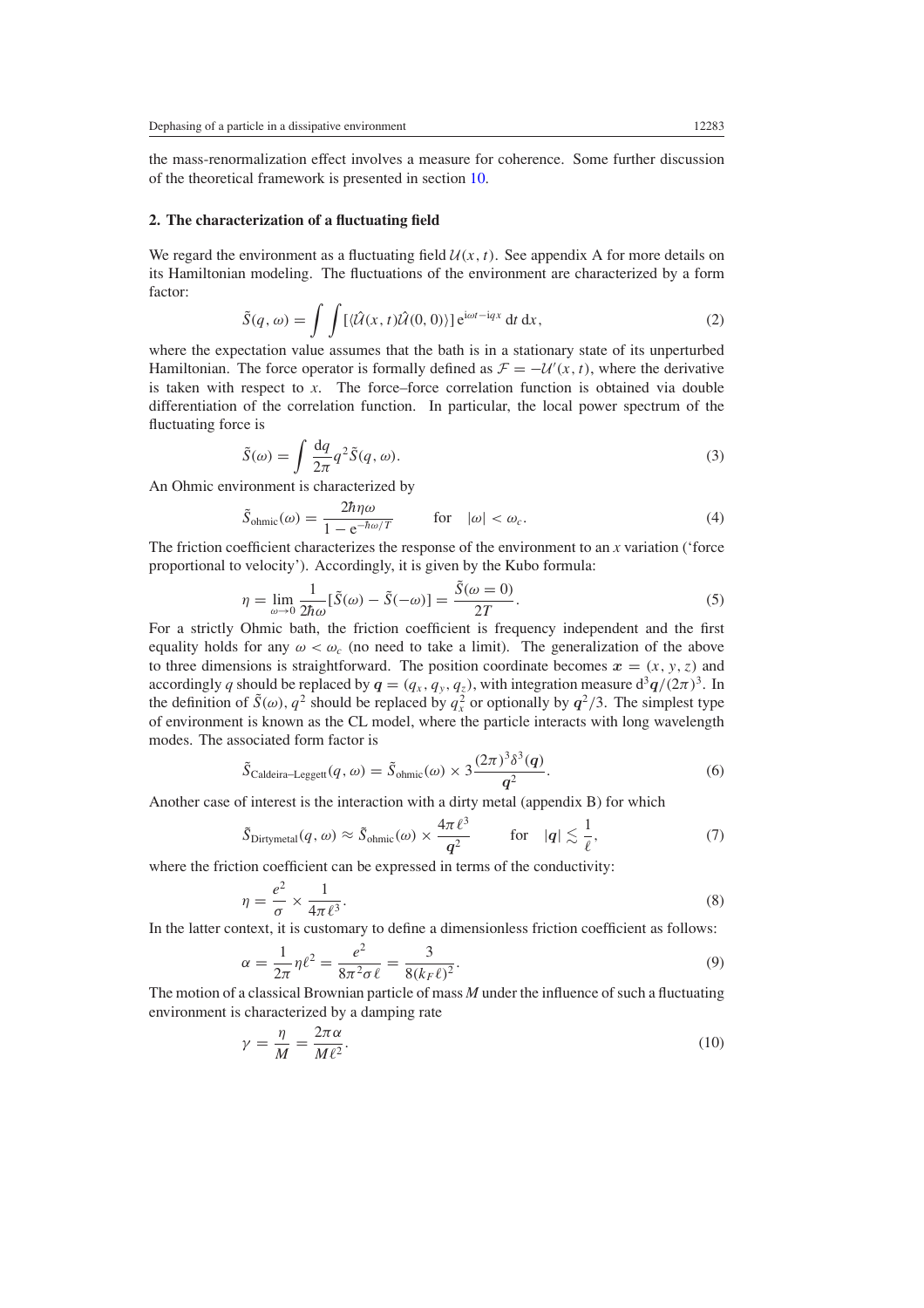## <span id="page-3-0"></span>**3. The fluctuations within a ring**

In the present paper, we consider a particle in a ring of radius  $L/(2\pi)$ . We assume that  $\tilde{S}(q,\omega) = \tilde{S}_{ohmic}(\omega)\tilde{w}(q)$  is factorizable, as in the examples of equations [\(6\)](#page-2-0) and [\(7\)](#page-2-0). Since the motion is confined to one dimension, it is natural to expand the spatial correlations along the rings in Fourier series:

$$
\int \frac{d^3 q}{(2\pi)^3} \tilde{w}(q) e^{iq \cdot [R(\theta_2) - R(\theta_1)]} = \sum_{m=-\infty}^{\infty} w_m e^{im(\theta_2 - \theta_1)}.
$$
 (11)

Accordingly, using equation [\(2\)](#page-2-0) with  $x = (L/2\pi)\theta$  we get

$$
\tilde{S}(q,\omega) = \tilde{S}_{\text{ohmic}}(\omega) \times \sum_{m=-\infty}^{\infty} w_m 2\pi \delta(q - q_m), \qquad (12)
$$

where the discrete modes are

$$
q_m = \frac{2\pi}{L}m, \qquad m = 0, \pm 1, \pm 2, \dots
$$
 (13)

By convention, we want *η* to be the friction coefficient. Therefore,  $\tilde{S}(\omega)$  as defined by equation [\(3\)](#page-2-0) should equal  $\tilde{S}_{ohmic}(\omega)$  of equation [\(4\)](#page-2-0). This implies the following sum rule:

$$
\sum_{m=-\infty}^{\infty} w_m q_m^2 = 1.
$$
\n(14)

In general, we have  $\sim$ (L/ $\ell$ ) fluctuating modes; each has the weight  $w_n \sim \ell^3/L$ . In appendix C, we show that for a CL bath we have only one fluctuating mode  $(|m| = 1)$ with

$$
w_m = \frac{1}{2} \left( \frac{L}{2\pi} \right)^2 \tag{15}
$$

while in the case of a dirty metal with short-range correlated fluctuations we have  $M = (L/(2\pi))/\ell \gg 1$  fluctuating modes with weights

$$
w_m \approx \frac{\ell^2}{2\pi} \times \frac{1}{\mathcal{M}} \ln\left(\frac{\mathcal{M}}{|m|}\right) \qquad \text{for} \quad |m| < \mathcal{M}.\tag{16}
$$

In both cases, we ignore the  $m = 0$  mode for a reason which is explained in the following section. It is important to realize that the CL model can formally be regarded as a special limit of a dirty metal environment with  $\ell \gg L$ . In the latter case, the weight of the  $|m| > 1$  modes is smaller by powers of  $L/\ell$  (appendix C).

## **4. The dephasing factor**

The dephasing factor  $P_\varphi$  is a number within [0, 1] that characterizes the suppression of coherence. Its popular definition is based on a semiclassical picture. Using the Feynman– Vernon formalism, the propagator is expressed as a sum over pairs of classical trajectories. One observes that after time *t*, the interference contribution (from the off-diagonal terms in the double sum) is suppressed by a factor

$$
P_{\varphi}(t) = |\langle U[x^{A}]\chi | U[x^{B}]\chi \rangle| = e^{-S_{N}[x^{A}, x^{B}]}, \qquad (17)
$$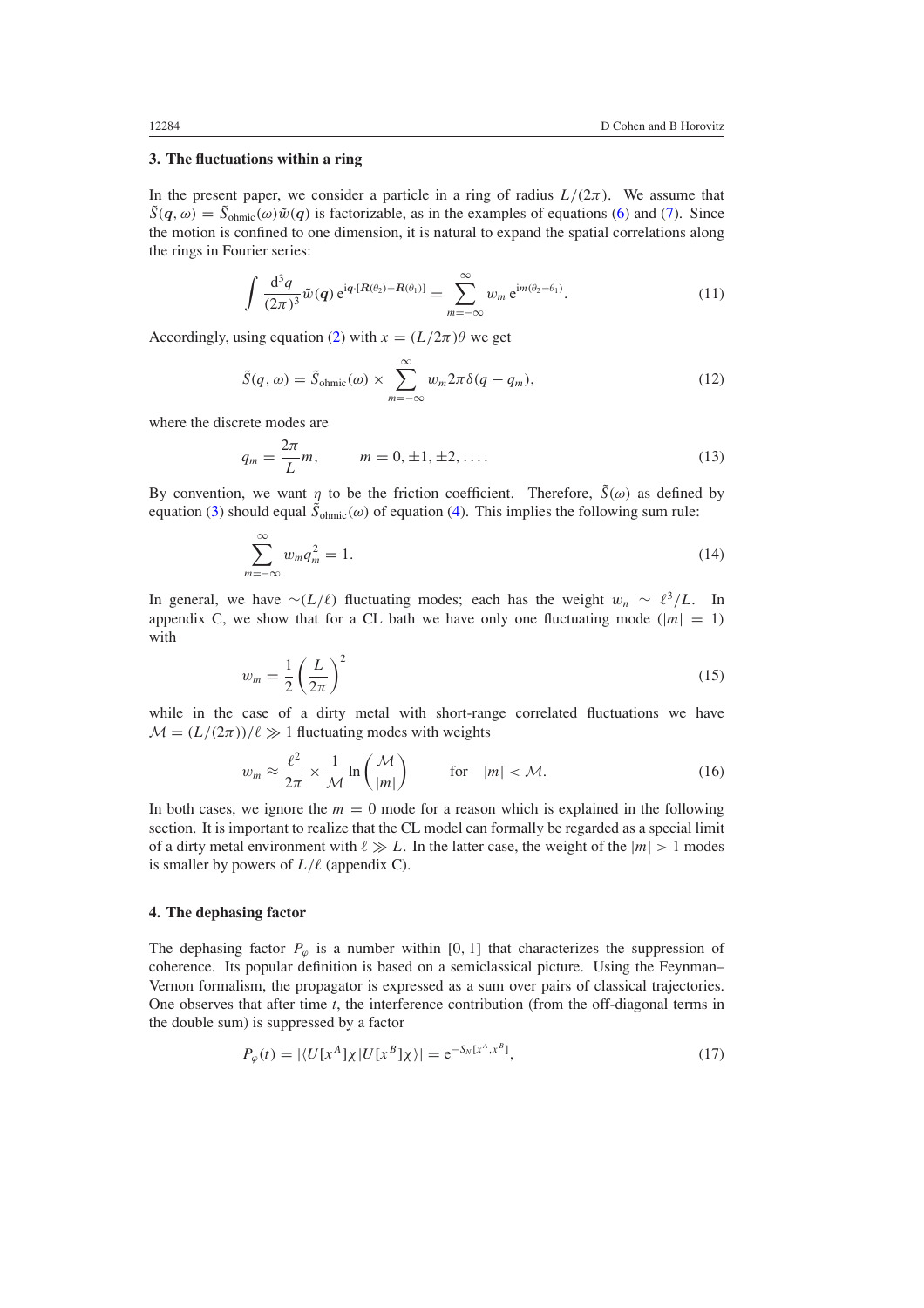<span id="page-4-0"></span>where  $\chi$  is the preparation of the bath<sup>2</sup>. In order not to complicate the notations, the canonical average over  $\chi$  states is implicit. The unitary operator  $U[x]$  generates the evolution of the bath given that the particle goes along the trajectory  $x(t)$ . The action  $S_N[x^A, x^B]$  is a double time integral. Using manipulation as in [\[11,](#page-16-0) [12\]](#page-16-0), one obtains equation [\(1\)](#page-1-0) with the symmetrized version of  $\tilde{S}(q, \omega)$  and the symmetric classical version of  $\tilde{P}(q, \omega)$ . This semiclassical expression is definitely wrong for short-range scattering at low temperatures [\[12](#page-16-0)], because it does not reflect that *closed channels cannot be excited*. This problem with the semiclassical (stationary phase) approximation is well known in the theory of inelastic scattering. One way to overcome this limitation is to refine the definition of the dephasing factor using a semiclassically inspired 'scattering' point of view as in appendix D. However, it is clear that such a refinement makes the concept of dephasing too vague.

We propose here a natural definition for the dephasing factor that is related to the purity trace( $\rho^2$ ) of the reduced probability matrix. The notion of purity is very old, but in recent years it has become very popular due to the interest in quantum computation [\[23\]](#page-16-0). Given that the state of the system including the environment is  $\Psi_{pn}$ , where p and *n* label the basis states of the particle and the bath respectively, the purity is given by

$$
P_{\varphi}(t) = \sqrt{\text{trace}(\rho_{\text{sys}}^2)} = \sqrt{\text{trace}(\rho_{\text{env}}^2)} = \left[\sum_{p'p''n'n''} \Psi_{p'n'} \Psi_{p''n'}^* \Psi_{p''n''} \Psi_{p''n''}^* \right]^{1/2}.
$$
 (18)

Assuming a factorized initial preparation as in the conventional Feynman–Vernon formalism, we propose the loss of purity  $(P_\omega < 1)$  as a measure for decoherence. A standard reservation applies: initial transients during which the system gets 'dressed' by the environment should be ignored as these reflect renormalizations due to the interactions with the high frequency modes. Other choices of initial state might involve different transients, while the later slow approach to equilibrium should be independent of these transients. In any case the reasoning here is not much different from the usual ideology of the Fermi golden rule, which is used with similar restrictions to calculate transition rates between levels.

Writing the initial preparation as  $\Psi_{pn}^{(0)} = \delta_{p,p_0} \delta_{n,n_0}$ , and using leading order perturbation theory, we can relate  $P_\varphi$  to the probabilities  $P_t(p, n|p_0, n_0) = |\Psi_{pn}|^2$  to have a transition from the state  $|p_0, n_0\rangle$  to the state  $|p, n\rangle$  after time *t*. The derivation is detailed in appendix E. One obtains the result

$$
P_{\varphi}(t) = P_t(p_0, n_0 | p_0, n_0) + P_t(p \neq p_0, n_0 | p_0, n_0) + P_t(p_0, n \neq n_0 | p_0, n_0),
$$
\n(19)

in agreement with the semiclassically inspired point of view of appendix D. The notation  $p \neq p_0$  or  $n \neq n_0$  implies a summation  $\sum_{p \neq p_0}$  or  $\sum_{n \neq n_0}$ , respectively. In the following section we shall discuss the actual calculation of  $P_t(p, n|p_0, n_0)$ , using the Fermi golden rule (FGR). Thus we deduce that within the FGR framework, the purity is simply the probability that either the system or the bath does not make a transition. The first term in equation (19) is just the survival probability of the preparation  $P_{\text{survival}} = P_t(p_0, n_0 | p_0, n_0)$ . The importance of the two other terms can be demonstrated using simple examples. For an environment that consists of static scatterers we have  $P_{\text{survival}} < 1$  but  $P_{\varphi} = 1$ , thanks to the second term. For a particle in a ring that interacts with a  $q = 0$  environmental mode  $P_{\text{survival}} < 1$  but  $P_{\varphi} = 1$ , thanks to the third term. Using  $\sum_{p,n} P_t(p, n|p_0, n_0) = 1$ , we obtain the optional expression

$$
p_{\varphi} = 1 - P_{\varphi} = \sum_{p \neq p_0} \sum_{n \neq n_0} P_t(p, n | p_0, n_0).
$$
 (20)

<sup>2</sup> The implicit assumption of an initial factorized state is of course problematic  $[24, 25]$  $[24, 25]$  $[24, 25]$  $[24, 25]$ . In most cases, it implies an unpleasant transient that should be ignored. We further discuss the significance of the long time decay later in this section after equation (18) and in the summary.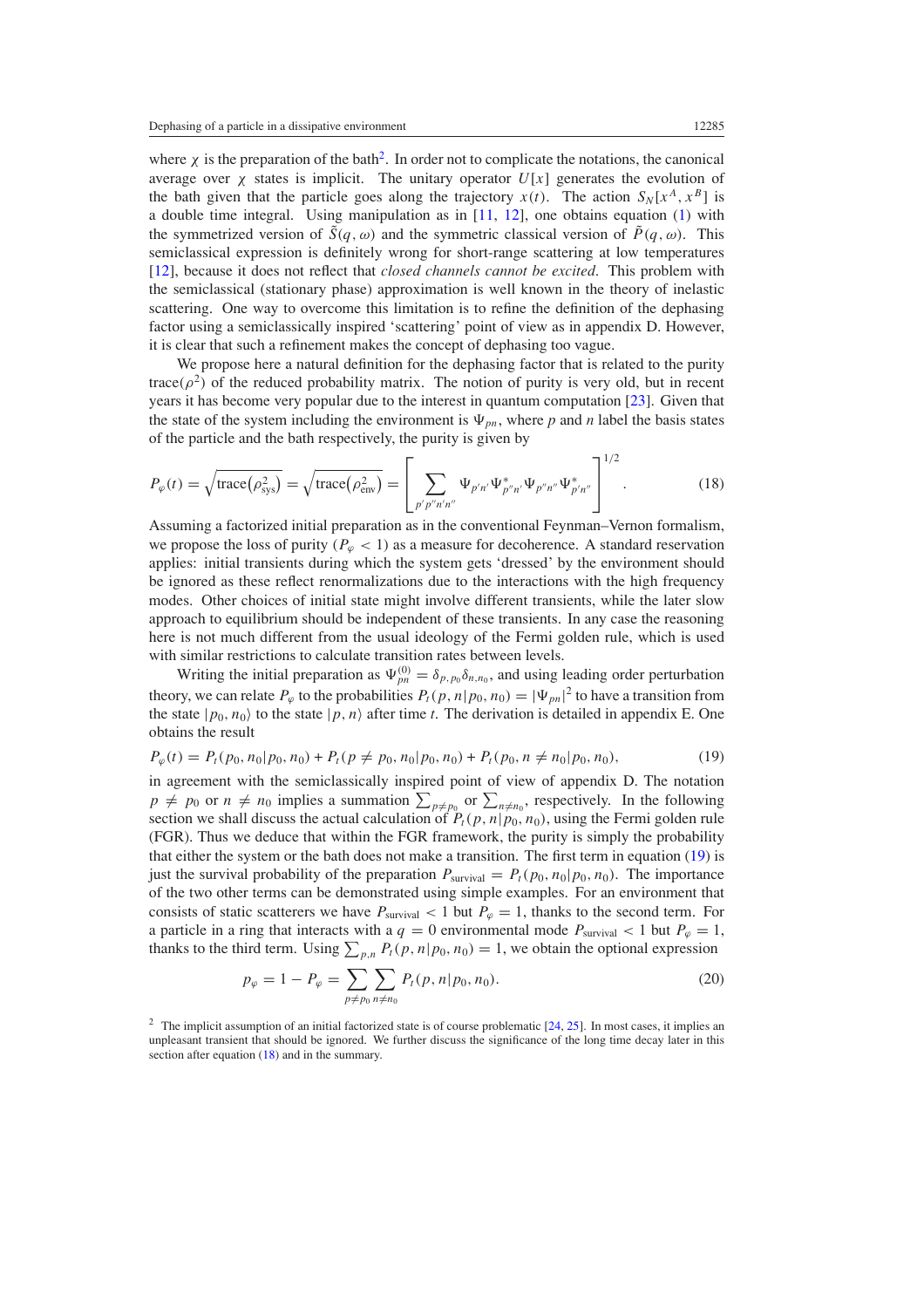<span id="page-5-0"></span>In the problem that we consider in this paper, we can calculate  $P_\varphi$  using a d $q \, d\omega$  integral as in equation [\(1\)](#page-1-0). In many examples the  $\omega = 0$  transitions have zero measure, and therefore  $P_\omega$ is practically the same as  $P_t(p_0, n_0|p_0, n_0)$ . Otherwise, one has to be careful in eliminating those transitions that do not contribute to the dephasing process. Anticipating the application of equation [\(1\)](#page-1-0) for the calculation of the dephasing for a particle in a ring, the integration over *q* becomes a summation over  $q_m$ , and the  $m = 0$  component should be excluded.

## **5. Dephasing at finite temperatures**

The interaction between the particle  $(\hat{x})$  and the environment can be written as in appendix A:

$$
V = \int dx \,\hat{\rho}(x)\hat{\mathcal{U}}(x),\tag{21}
$$

where  $\hat{\rho}(x) = \delta(x - \hat{x})$ . In the Heisenberg (interaction) picture, a time index is added so we have  $\hat{U}(x, t)$  and  $\hat{\rho}(x, t)$ . Given a preparation of the bath and of the system, we can define  $\tilde{S}(q,\omega)$  to characterize  $\hat{\mathcal{U}}(x,t)$  and we can also define  $\tilde{P}(q,\omega)$  to characterize  $\hat{\rho}(x,t)$ . The precise definition of the latter object is further discussed below. The survival probability of a factorized preparation is  $P_{\varphi}(t) = 1 - p_{\varphi}(t)$ , where

$$
p_{\varphi}(t) = \int_0^t \int_0^t \langle V(t_2) V(t_1) \rangle dt_2 dt_1
$$
  
=  $\iint dt_1 dt_2 \iint dx_1 dx_2 \langle \rho(x_2, t_2) \mathcal{U}(x_2, t_2) \rho(x_1, t_1) \mathcal{U}(x_1, t_1) \rangle$   
=  $\iint \frac{dq}{2\pi} \frac{d\omega}{2\pi} \tilde{S}(q, \omega) \iint dt_1 dt_2 \iint dx_1 dx_2 \langle \rho(x_2, t_2) \rho(x_1, t_1) \rangle e^{iq(x_2 - x_1) - i\omega(t_2 - t_1)}.$  (22)

At finite temperatures, if recurrences due to the finite-size quantization effect can be ignored, one can obtain as an approximation  $p_{\varphi} \approx \Gamma_{\varphi} t$ , where  $\Gamma_{\varphi}$  is called the dephasing rate. In the following section, we discuss circumstances where such an approximation is not valid: the feasibility of this approximation requires neglect of the end-point contributions to the double time integration. By going to the variables  $(t_1+t_2)/2$  and  $\tau = t_2 - t_1$ , one obtains the following expression for the dephasing rate:

$$
\Gamma_{\varphi} = \iint \frac{dq}{2\pi} \frac{d\omega}{2\pi} \tilde{S}(q,\omega) \tilde{P}(-q,-\omega). \tag{23}
$$

The implied definition of  $\tilde{P}(q,\omega)$  is discussed below and further refined in the following section. Following standard argumentation one conjectures that the long time decay of  $P_\varphi(t)$ is exponential, as in the analysis of Wigner's decay. The similarity of equation (23) to the semiclassical result (as discussed below equation [\(1\)](#page-1-0)) is obvious. It is important to realize that in the present context, the *non*-symmetrized quantum version of the power spectrum has emerged. Furthermore, if we want to calculate  $P_\varphi$ , and not just the survival probability of the initial state, we have to be careful about the proper treatment of the diagonal terms as discussed in the previous section. Accordingly, we eliminate the diagonal term from the implied definition of the power spectrum:

$$
\tilde{P}(q,\omega) = \int_{-\infty}^{+\infty} \left[ \langle e^{-iqx(\tau)} e^{iqx(0)} \rangle - \langle e^{iqx} \rangle^2 \right] e^{i\omega \tau} d\tau.
$$
\n(24)

We emphasize again that in a later section we are going to treat the time limits more carefully, where  $\tilde{P}(q, \omega)$  will be replaced by  $\tilde{P}(q, \omega; t)$  as in equation [\(1\)](#page-1-0). For a ballistic particle with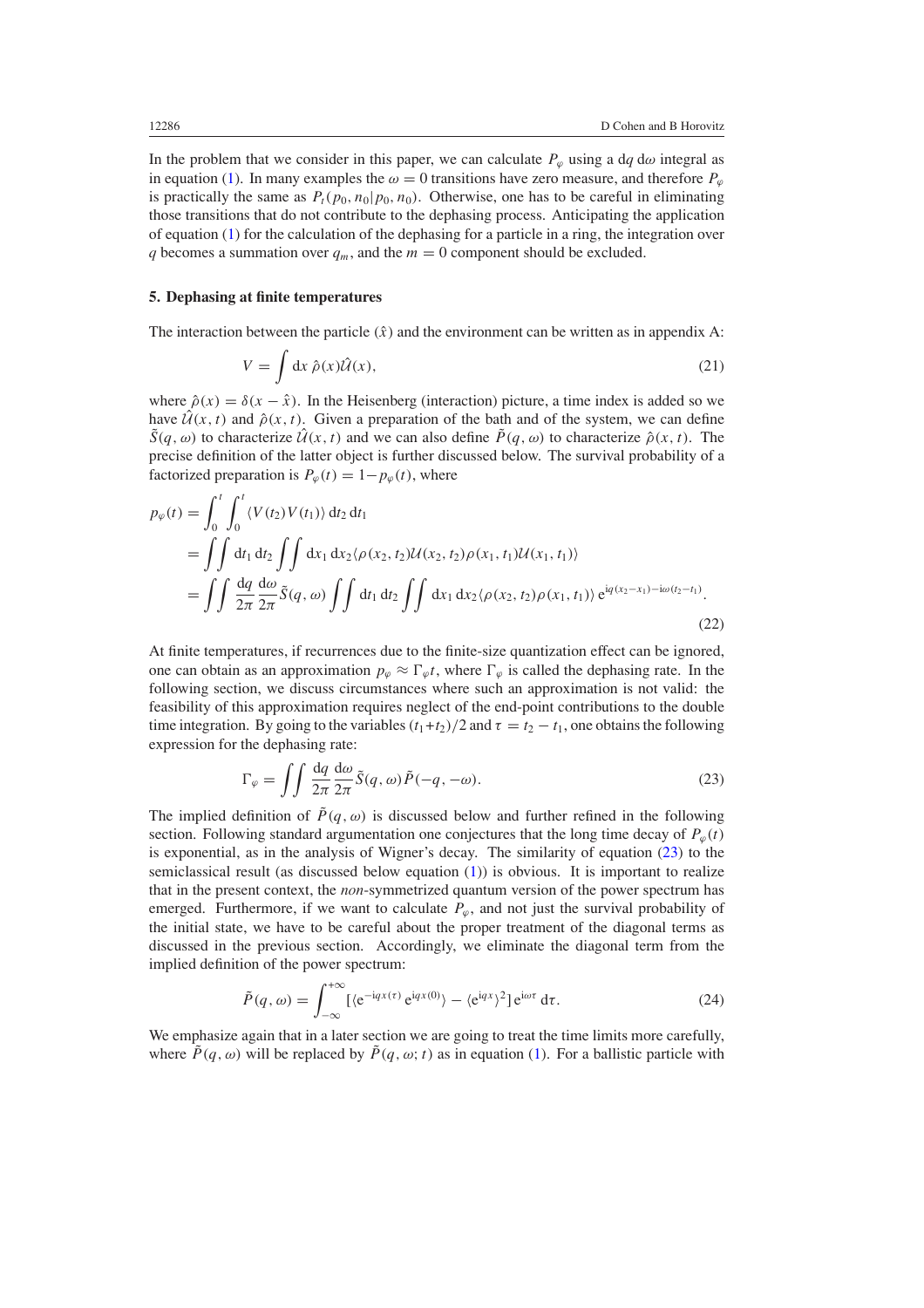<span id="page-6-0"></span>

**Figure 1.** The  $(q, \omega)$  plane. The power spectrum  $\tilde{S}(q, \omega)$  is distributed pre-dominantly within the rectangular area  $q \leq (1/\ell)$  that has a high frequency absorption cutoff  $\omega_c$  and a lower emission cutoff. The emission cutoff *T* in this illustration reflects an assumption of having  $T < \omega_c$ , otherwise it would be equal to  $\omega_c$  too. The power spectrum  $\tilde{P}(q,\omega)$  which is associated with the ballistic motion (left panel) or with the diffusive motion (right panel) of the particle is illustrated by the dark region. In both cases the energy *E* of the particle implies a frequency cutoff, which is analogous to *T*. Close to equilibrium one should take  $E \sim T$ , but without much error we take for low temperatures ballistic motion *E* ∼ 0, which is also illustrated in the left panel.

mass *M* and momentum  $p = (2ME)^{1/2}$ , we have

$$
\tilde{P}(q,\omega) = 2\pi \delta(\omega - \omega(q)),\tag{25}
$$

where  $\omega(q) = \frac{(p+q)^2 - p^2}{2M}$ . The power spectrum is illustrated in figure 1. The expectation value in equation  $(25)$  is taken for a particle with momentum  $p$ . For the ground state  $p = 0$  and hence  $\omega(q) = \frac{q^2}{2M}$ . In particular, for a particle on a ring equation [\(12\)](#page-3-0) implies  $\omega(q_m) = q_m^2/2M$ . The ballistic case should be contrasted (see figure 1) with the power spectrum of a diffusive particle:

$$
\tilde{P}(q,\omega) = \frac{2Dq^2}{\omega^2 + (Dq^2)^2},\tag{26}
$$

where  $D$  is the diffusion coefficient. In the ballistic case the power spectrum is concentrated along  $\omega = \omega(q)$ , while in the diffusive case it spreads over the range  $|\omega| < Dq^2$ . In any case,

$$
\int_{\omega \neq 0} \tilde{P}(q, \omega) \frac{d\omega}{2\pi} = 1
$$
 by definition, for any  $q$ . (27)

Assuming close-to-equilibrium conditions, the expectation value in equation [\(24\)](#page-5-0) should reflect a thermal state with energy  $E \sim T$ . In practice one may set  $E \sim 0$ , though in general one should better be careful about it; looking at figure 1 one can deduce that taking *E* ∼ 0, in the problem that we are going to consider, results in an underestimation of the dephasing rate by a  $\sqrt{2}$  factor<sup>3</sup>.

## **6. Dephasing at 'zero' temperature**

The expression for  $\Gamma_{\varphi}$  manifestly gives a zero dephasing rate in the limit of zero temperature, because in this limit  $\tilde{S}(q, \omega)$  and  $\tilde{P}(-q, -\omega)$  have no overlap. However, this does not mean that  $P_{\varphi}$  does not decay. It still might have a sub-exponential decay. In order to understand this

<sup>3</sup> Assuming that *E* ∼ 0, we are going to explain in section [7](#page-8-0) that the non-negligible contribution to the integral comes from the range  $|q| < q_T$  of effective modes; only the fluctuating modes in the rectangular region of figure 1 resonate with the particle and hence contribute. The power spectrum of the particle for *E* ∼ *T* is shifted 'upwards' in *ω*, and consequently the effective *q* range becomes larger by factor  $\sqrt{2}$  compared with the  $E \sim 0$  case.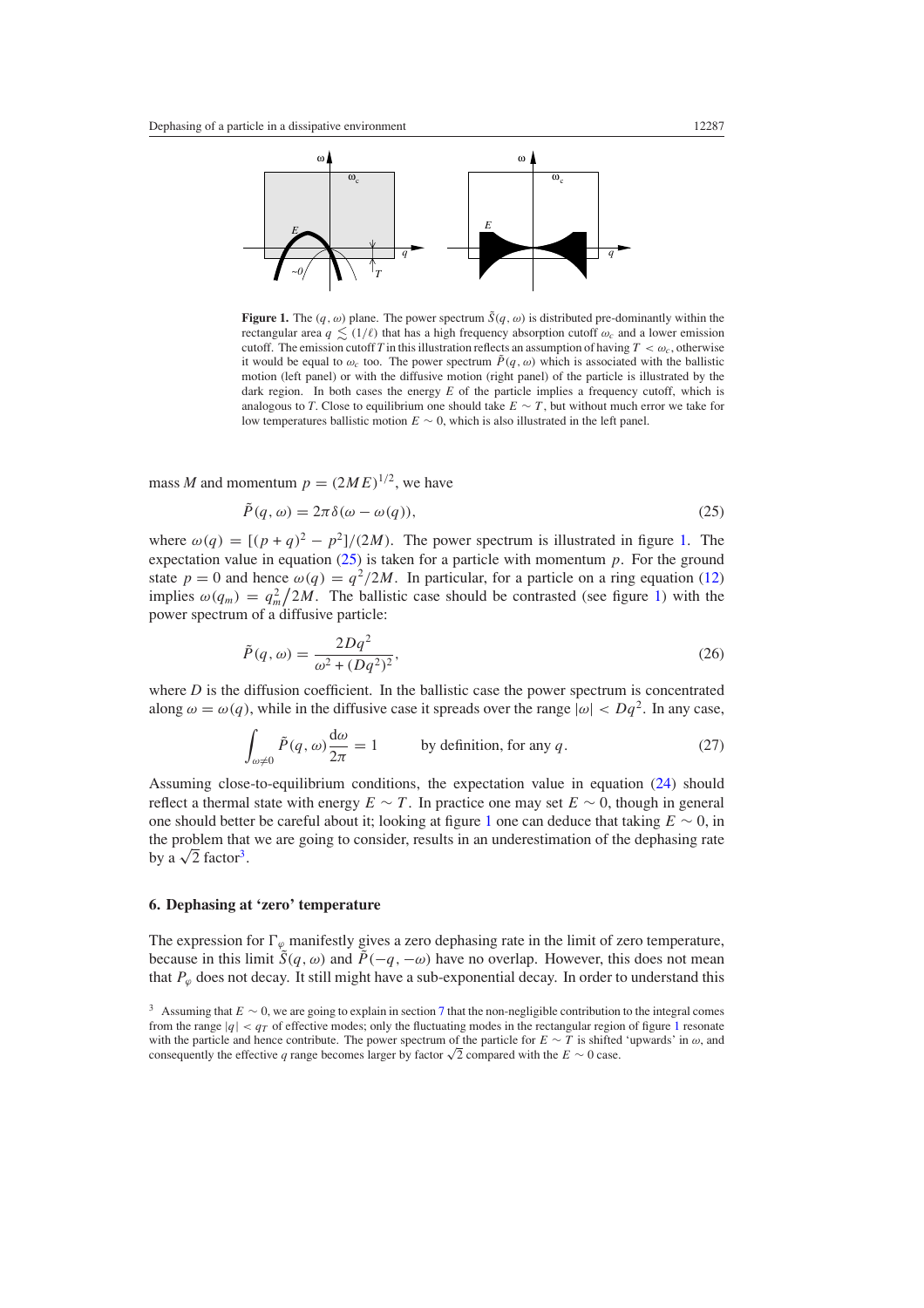<span id="page-7-0"></span>point, we first discuss a simple artificial calculation of the double time integral

$$
p_{\varphi}(t) = \int_0^t \int_0^t C(t_1 - t_2) dt_1 dt_2, \tag{28}
$$

where  $C(\tau)$  is the symmetrized force–force correlation; its Fourier transform  $\hat{C}(\omega)$  is the symmetrized version of  $\tilde{S}(\omega)$  of equation [\(4\)](#page-2-0). Later, in this section, we come back to the actual calculation and discuss how equation [\(22\)](#page-5-0) can be treated.

The approximation  $p_{\varphi}(t) \approx \Gamma_{\varphi} t$  for the integral in equation (28) is based on the assumption that  $C(\tau)$  has short-range correlations with a non-vanishing integral. At finite *T*, this assumption is indeed satisfied because  $\hat{S}(\omega = 0) = 2\eta T$  is finite. But at zero temperature, the integral over  $C(\tau)$  is zero. In fact, at zero temperature, equation [\(4\)](#page-2-0) implies that  $\tilde{C}(\omega) = 2\eta |\omega|$  and hence  $C(\tau)$  has power law tails  $-(\eta/\pi)/\tau^2$ . It is important to realize that the  $T = 0$  behavior also prevails at finite temperatures provided  $T < \omega_c$ , and the time of interest should be smaller compared with  $1/T$ . Under such ' $T = 0$ ', conditions  $C(\tau)$  can be approximated by its  $T = 0$  version. In order to see what comes out from equation (28), we observe that

$$
\Gamma_{\varphi}(t) = \frac{\mathrm{d}}{\mathrm{d}t} p_{\varphi}(t) = \int_{-t}^{t} C(\tau) \,\mathrm{d}\tau. \tag{29}
$$

For an Ohmic bath at 'zero temperature', the integral over the power law tails of  $C(\tau)$  gives  $\Gamma(t) \propto 1/t$ ; hence the spreading is logarithmic:

$$
p_{\varphi}(t) = \frac{2}{\pi} \eta \ln(\omega_c t) + \text{const.}
$$
 (30)

It is instructive to make the same calculation in  $\omega$  space. One realizes that

$$
p_{\varphi}(t) = \int \frac{d\omega}{2\pi} \tilde{C}(\omega) \left[ \frac{\sin(\omega t/2)}{\omega/2} \right]^2,
$$
\n(31)

which for  $\tilde{C}(\omega) \propto |\omega|$  gives correctly the logarithmic spreading.

Without any approximation we can generalize the above treatment so as to handle equation [\(22\)](#page-5-0), also taking into account the *non*-symmetrized nature of the spectral functions. Performing the  $dx_1 dx_2$  integration, we obtain  $p_\varphi(t) = F(t)$  as in equation [\(1\)](#page-1-0) where

$$
\tilde{P}(q,\omega;t) = \frac{1}{t} \int_0^t \int_0^t \langle e^{-iqx(t_2)} e^{iqx(t_1)} \rangle e^{i\omega(t_2 - t_1)} dt_1 dt_2.
$$
\n(32)

In complete analogy with the way in which the environmental fluctuations have been treated, we express the correlator as a Fourier integral over  $\tilde{P}(q, \omega)$ , and then we are able to explicitly perform the d*t*<sup>1</sup> d*t*<sup>2</sup> integration. The outcome of this procedure allows us to express the result as a convolution:

$$
\tilde{P}(q,\omega;t) = \frac{1}{2\pi t} \left[ \frac{\sin(\omega t/2)}{\omega/2} \right]^2 (*) \tilde{P}(q,\omega). \tag{33}
$$

An optional compact way of writing the final result is

$$
p_{\varphi}(t) = \int d\mathbf{q} \int \int \frac{d\omega}{2\pi} \frac{d\omega'}{2\pi} \tilde{S}(\mathbf{q}, \omega) \tilde{P}(-\mathbf{q}, -\omega') \left[ \frac{\sin((\omega - \omega')t/2)}{(\omega - \omega')/2} \right]^2.
$$
 (34)

We note that in practical calculations or for aesthetic reasons, it is possible to make the replacement

$$
\left[\frac{\sin(\omega t/2)}{\omega/2}\right]^2 \longmapsto \left[\frac{(2/t)}{(1/t)^2 + \omega^2}\right] \times t \qquad \text{[optional]}.
$$
 (35)

The more convenient Lorentzian kernel has the same normalization, the same width 1*/t* and the same  $2/\omega^2$  tails. It can be regarded as arising from using 'soft' rather than 'sharp' cutoff for the time integration.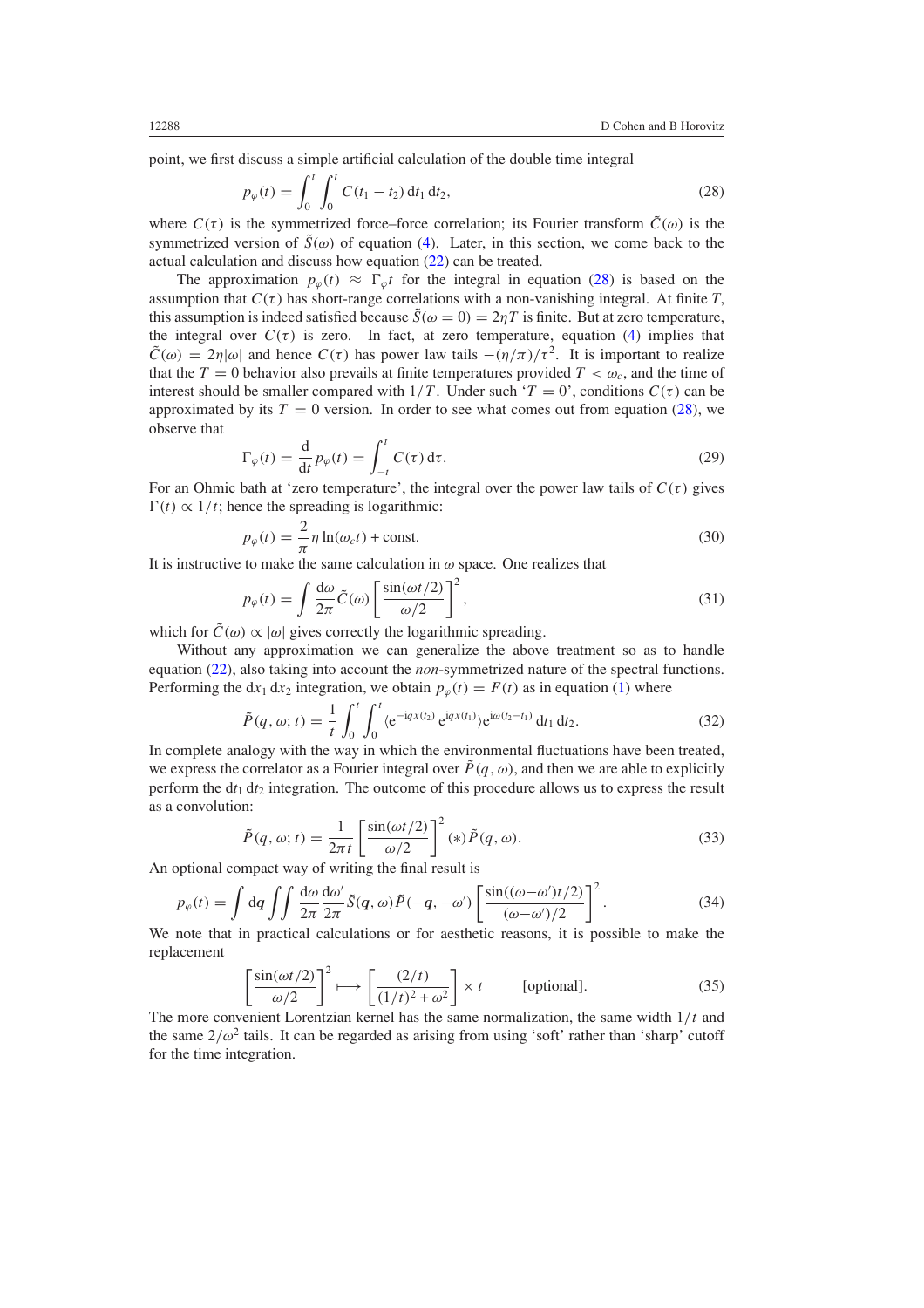## <span id="page-8-0"></span>**7. Dephasing in the presence of a dirty metal**  $T > 0$ **'**

We turn to consider a particle of mass *M* in a ring of length *L*. We assume close-to-equilibrium conditions, so we take the energy of the particle above the ground state as  $E \sim T$ . We consider, in this section, temperatures *T* that are much larger compared with the level spacing  $\Delta \sim (ML^2)^{-1}$ . This does not mean that the system is not coherent<sup>4</sup>. We further assume that the time of interest is much longer compared with the relevant dynamical time scales, and in particular compared with  $1/T$ . With this assumption it is legitimate to use equation [\(23\)](#page-5-0) to calculate the dephasing rate  $\Gamma_{\varphi}$ , and to treat the d $\omega$  integration as if the levels of the ring form a continuum. With the substitution of equations [\(12\)](#page-3-0), [\(25\)](#page-6-0), this leads to the following result:

$$
\Gamma_{\varphi} = \sum_{m} w_{m} \tilde{S}_{ohmic}(-\omega(q_{m})).
$$
\n(36)

Of course, one has to verify at the end of the calculation the self-consistency condition  $\Gamma_{\varphi} \ll \min\{T, \omega_c\}$ . This condition would be satisfied if the system–environment coupling is not too strong.

A graphic illustration of the *(q, ω)* integration domain is presented in figure [1.](#page-6-0) The *T* dependence of  $\tilde{S}_{ohmic}$  in equation (36) limits the sum to  $\omega(q_m) < T$ . Taking into account the weight factors, the effective number of fluctuating modes is

$$
\mathcal{M}_{\text{eff}} = \frac{L}{2\pi} q_{\text{eff}} \approx \min\{\mathcal{M}, q_c L, q_T L, \},\tag{37}
$$

where  $q_c = (2M\omega_c)^{1/2}$  and  $q_T = (2MT)^{1/2}$ . Note that if we had Fermi occupation it would be  $q_T = T/v_F$ , while for diffusive motion it would be  $q_T = (T/D)^{1/2}$ . The dephasing rate is obtained by summing over all the contributing modes. Each effective mode contributes  $2\eta T \times w_m$  to the sum. Accordingly,

$$
\Gamma_{\varphi} = 2\eta T \times \sum_{0 < |q_m| < q_{\text{eff}}} w_m \sim 2\eta T \times \bar{w} \mathcal{M}_{\text{eff}},\tag{38}
$$

where the average weight is  $\bar{w} \sim \ell^2/M \sim \ell^3/L$  for a short-range correlated dirty metal environment  $(\ell \ll L)$ , while  $\bar{w} \sim L^2$  in the opposite CL limit  $(\ell \gg L)$ , as implied by equations [\(16\)](#page-3-0) and [\(15\)](#page-3-0) respectively. If all the modes are effective we get  $\Gamma_{\varphi} = 2\eta T \times \ell^2$ , while in the case of a CL environment we get the well-known result

$$
\Gamma_{\varphi} = 2\eta T \times L^2
$$
 [Caldeira–Leggett]. (39)

For a fluctuating environment with a correlation distance  $\ell$ , equation (37) implies a crossover temperature:

$$
T^* = \min\left\{\frac{1}{M\ell^2}, \omega_c\right\}.
$$
\n(40)

For  $T < T^*$  the dephasing rate depends on  $q_T$  and therefore develops nonlinear dependence on the temperature, as is illustrated in figure [2](#page-9-0) and further discussed below. Using a field theoretical approach [\[18](#page-16-0)], it is argued that the renormalized value of the high frequency cutoff is

$$
\omega_c|_{\text{effective}} = \max{\{\gamma, \Delta\}},\tag{41}
$$

<sup>&</sup>lt;sup>4</sup> As discussed in section [9,](#page-11-0) the coherence measure is  $\Gamma_{\varphi}/\Delta_{\text{eff}}$ . In the regime of main interest  $\Gamma_{\varphi} \ll T$ . Furthermore, the relevant energy scale is not necessarily the level spacing; in the mesoscopic context the relevant energy scale (e.g. the 'Thouless energy') is typically much larger and proportional to  $\hbar$  in contrast to the microscopic quantization scale which is proportional to  $\hbar$ <sup>1</sup>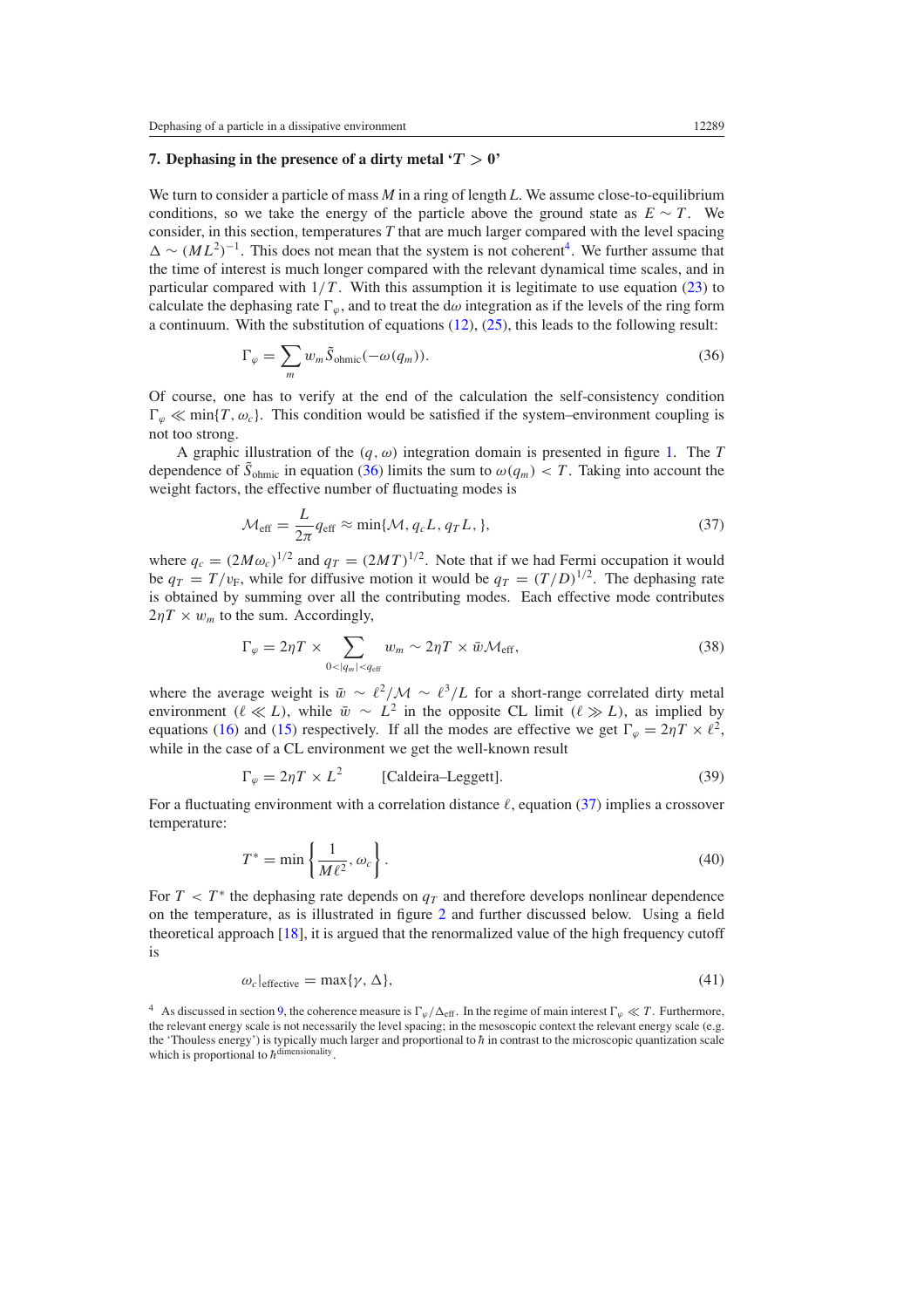<span id="page-9-0"></span>

**Figure 2.** Illustration of the dependence of the dephasing rate  $\Gamma$  on the temperature *T*. The dephasing rate is well defined for  $t > (1/T)$ , and hence the self-consistency requirement is  $\Gamma \ll T$ . This condition is demonstrated by a comparison with the dashed line. The illustration reflects an assumption of having  $\eta l^2 \ll 1$ , and therefore the crossover temperature  $T^*$  is equal to the damping rate  $\gamma = \eta/M$ . The illustration further reflects an assumption of 'large ring'  $(\eta L^2 \gg 1)$ for which  $\gamma \gg \Delta$ , else the low temperature regime  $(\Delta \ll T \ll T^*)$  disappears. For extremely low temperatures, such that *T* is smaller compared with the spacing  $\Delta = 1/(ML^2)$ , the probability to excite the system is exponentially small and the familiar two-level modeling becomes applicable.

where  $\gamma$  is the classical damping rate of equation [\(10\)](#page-2-0) and  $\Delta$  is the level spacing. The reasoning is as follows: all the higher frequencies contribute only to mass renormalization and do not affect the dephasing process. In more details, the significant renormalization starts only below  $ω<sub>c</sub>$  where the linear  $|ω|$  dispersion of the dissipation term dominates and leads to ln *ω* terms in perturbation theory and to the need of either the renormalization group or an equivalent variational method [\[18](#page-16-0)].

We would like to remark that if we do not apply equation [\(41\)](#page-8-0), the results that we derive below are affected quantitatively but not qualitatively. Substitution of equation [\(41\)](#page-8-0) into equation [\(40\)](#page-8-0) implies that  $\eta l^2 < 1$  and  $\eta l^2 > 1$  define distinct regimes of behavior. For a dirty metal environment,  $\eta l^2 \ll 1$  is equivalent to  $\alpha \ll 1$ , i.e.  $k_F \ell \gg 1$ . For a CL environment  $\eta \ell^2$ is formally infinite, or one may say that  $\ell$  is effectively determined by the finite size  $L$  of the system.

We come back to the dephasing rate calculation. In the case of a fluctuating environment with a short correlation distance  $\ell$ , we see that the high temperature  $(T > T^*)$  result is

$$
\Gamma_{\varphi} \approx \begin{cases} (2\eta \ell^2)T & \text{if } \eta \ell^2 \gg 1\\ (2\eta \ell^2)^{3/2}T & \text{if } \eta \ell^2 \ll 1 \end{cases} \qquad \text{[for } T > T^*], \tag{42}
$$

where in the  $n\ell^2 \ll 1$  expression we have identified the effective (renormalized) cutoff as  $\omega_c = \gamma$ . The strong coupling result  $(\eta \ell^2 \gg 1)$  cannot be trusted because the self-consistency requirement  $(\Gamma_{\varphi} \ll T)$  is not satisfied. This is not in contradiction with the observation that the CL result [\(39\)](#page-8-0) is formally a special case of the strong coupling result with  $\ell \mapsto L$ . In the latter case, the self-consistency relation becomes  $nL^2 \ll 1$  irrespective of  $\ell$ .

In the low temperature regime, we have (be definition)  $q^* = q_T$ . Consequently the *T* dependence becomes nonlinear, and we get  $\Gamma_{\varphi} \approx \eta \ell^3 M^{1/2} T^{3/2}$ . The similarity of the latter to the familiar result for a diffusive electron is misleading. In both cases  $q_T \propto T^{1/2}$  but for different reasons, and with different prefactors. For sake of completeness, we write the precise expression which is obtained for a dirty metal environment using equation [\(38\)](#page-8-0) with equations  $(16)$  and  $(8)$ :

$$
\Gamma_{\varphi} = \frac{e^2}{4\pi^2 \sigma} T q_T \ln\left(\frac{1}{q_T \ell}\right) \qquad \text{[for } \Delta < T < T^* \text{]}.
$$
\n(43)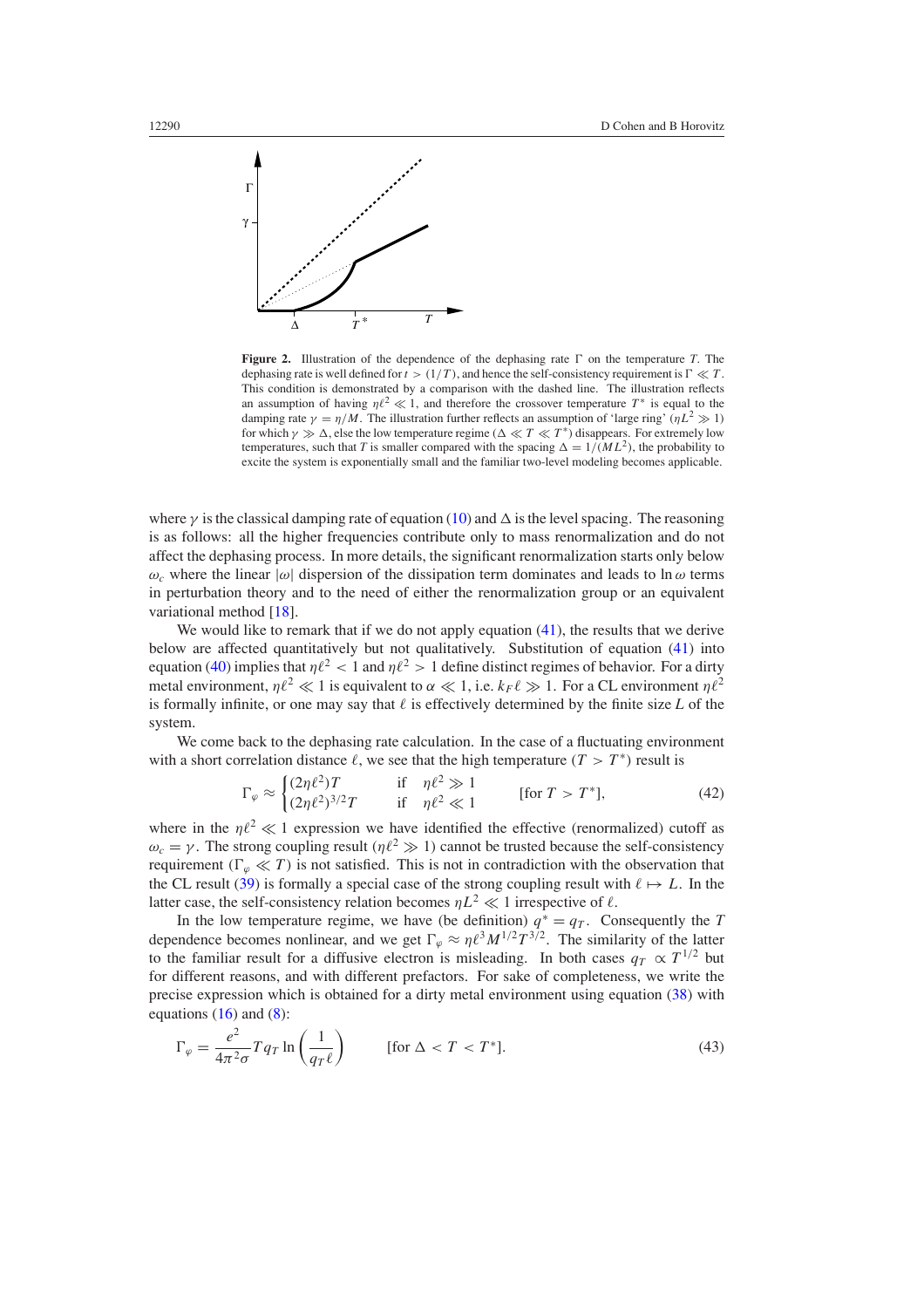<span id="page-10-0"></span>Since  $\Gamma_{\varphi} \sim T^{3/2}$  at sufficiently low *T*, the condition  $\Gamma_{\varphi} \ll T$  is valid even for strong coupling  $n\ell^2 > 1$ . We also note that inclusion of a *q* = 0 mode in [\(38\)](#page-8-0) would have led to  $\Gamma_{\varphi} \sim w_0 T$ . Hence, our precise formulation in equation (45) is essential.

The crossover from the high temperature result to the low temperature result is illustrated in figure [2.](#page-9-0) The illustration assumes  $\eta l^2 \ll 1$ , which implies that the self-consistency requirement  $(\Gamma_{\varphi} \ll T)$  is globally satisfied. It also should be realized that the low temperature regime  $\Delta \ll T \ll T^*$  exists only for a 'large ring'  $(\eta L^2 \gg 1)$ , for which  $T^* = \gamma \gg \Delta$ . Finally, for the  $L < l$  case, the weight  $w_{\pm 1}$  dominates, leading to  $M_{\text{eff}} = 1$  and  $\Gamma_{\varphi} = 2\eta L^2 T$ as in equation [\(39\)](#page-8-0), which for  $\omega_c < \Delta$  is consistent with  $\Gamma_\varphi < \Delta$  for  $\eta L^2 < 1$ .

### **8. Dephasing in the presence of a dirty metal '***T* **= 0'**

We would like to discuss the 'zero temperature' regime. One should be very careful in specifying the conditions of physical interest, else the problem may become trivial or of no experimental relevance. In what follows, we assume that the dimensionless coupling between the system and the environment ( $\eta l^2$  for a dirty metal or  $\eta L^2$  for a CL environment) is much smaller than unity. This means that the competing energy scales are the level spacing  $\Delta \sim 1/(ML^2)$  and the temperature. So the simplest definition of zero temperature is *T*  $\ll \Delta$ for which the system is in the ground state with an exponentially small probability to be found in an excited state. In this regime, the mass renormalization effect can be calculated using the second-order perturbation theory, as in the Polaron problem, or possibly using field theoretical methods. Furthermore in this regime we can treat the dephasing problem using a 'two level approximation', which is a very well-studied model [\[25\]](#page-16-0).

The notion of 'zero temperature' is also applicable if  $T \gg \Delta$  provided the time of interest is short  $(t \ll 1/T)$ . In this regime, the power spectrum  $\tilde{S}(q, \omega)$  is the same as for  $T = 0$ within the frequency interval  $T \ll \omega \ll \omega_c$ . Consequently, the Ohmic temporal correlations are  $C(\tau) \approx -(\eta/\pi)/\tau^2$  within the time interval  $(1/\omega_c) \ll t \ll (1/T)$ . As explained in a previous section, such correlations may imply a logarithmic growth of  $p<sub>φ</sub>(t)$ . In view of the claim that the renormalized value of  $\omega_c$  is the damping rate  $\gamma$ , it follows that logarithmic spreading may arise only if  $T \ll \gamma$ , which is the low temperature regime.

As discussed in a previous section, equation [\(34\)](#page-7-0) gives a non-zero result for  $p<sub>\varphi</sub>(t)$  even at zero temperature. For the CL model, we have only *q* ∼ 0 fluctuating modes and we get the expected log*(t)* spreading:

$$
p_{\varphi}(t) = \frac{\eta}{\pi} \left(\frac{L}{2\pi}\right)^2 \ln(\omega_c t) \qquad \text{[Caldeira-Leggett]},\tag{44}
$$

where  $\omega_c$  is the high frequency cutoff of the temporal fluctuations. More generally, for a particle in a ring the result can be written as a sum over all the *q* Fourier components:

$$
p_{\varphi}(t) = \frac{\eta}{\pi} \sum_{m} w_{m} \ln \left( \frac{\omega_{c}}{(1/t) + \omega(q_{m})} \right).
$$
 (45)

Strictly speaking, for a finite system, the assumption  $T \gg \Delta$  always breaks down in the zero temperature limit. Still it is meaningful to formulate a condition for *not* having dephasing at zero temperature irrespective of the finite size effect:

$$
\lim_{L \to \infty} p_{\varphi}(t = \infty) \ll 1. \tag{46}
$$

Thus, the question is simply whether in the continuum limit the *q* summation in equation (45) converges in its lower limit. For a fluctuating environment with a finite (short) correlation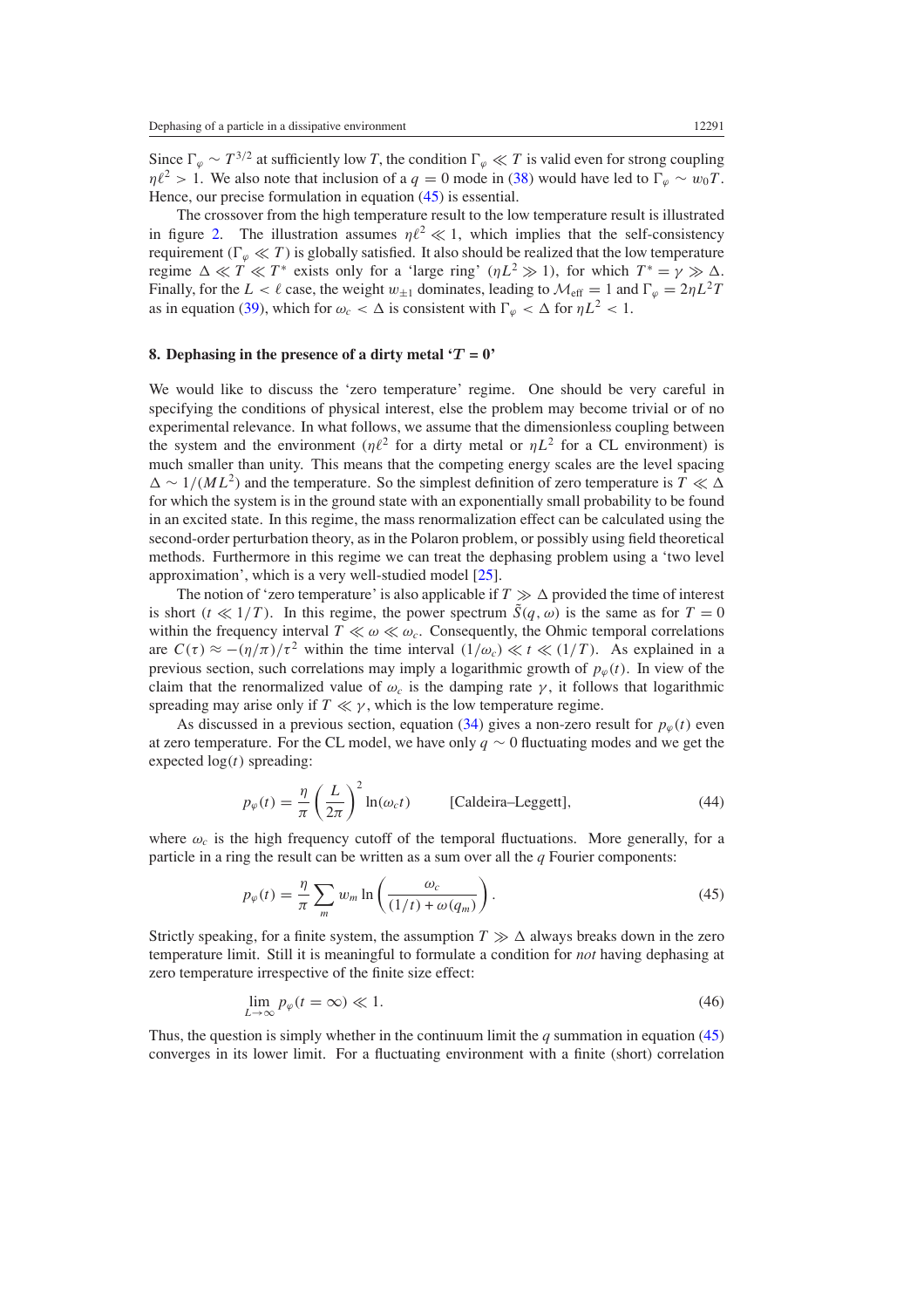<span id="page-11-0"></span>distance  $\ell$ ,

$$
p_{\varphi} \sim \int_0^{1/\ell} dq \eta \ell^3 \ln \left[ \frac{M \omega_c}{q^2} \right] \sim \eta \ell^2 \ln \left( \frac{\omega_c \ell^2}{M} \right). \tag{47}
$$

We conclude that for a dirty metal environment with  $\ell \ll L$ , coherence is maintained if  $\eta \ell^2 \ll 1$ , i.e. if  $k_F \ell \gg 1$ .

It is important to note the following: in the strict Caldeira–Leggett limit  $(\ell = \infty)$ , the size of the ring *L* can be arbitrarily large; hence the Heisenberg time  $1/\Delta$  becomes huge, and equation [\(45\)](#page-10-0) leads to equation [\(44\)](#page-10-0), which becomes an exact result. So if we consider a *dirty metal environment* with long wavelength fluctuations  $(\ell \gg L)$ , it looks as if we are back in the 'CL regime' leading to equation [\(44\)](#page-10-0). But this is not quite correct unless we give away the weak coupling assumption  $\eta l^2 \ll 1$ . As long as we keep  $\alpha \ll 1$  (fixed), the CL result does not apply. This is because once  $\ell \to L$  and  $\eta L^2 < 1$  the quantization of the energy spectrum becomes important, and the renormalized cutoff frequency [\(41\)](#page-8-0) becomes  $\omega_c \sim \Delta$ instead of  $\omega_c \sim \gamma$ . Accordingly, in the latter case, the time during which the log spreading prevails diminishes.

### **9. Mass renormalization**

It can be shown [\[10\]](#page-16-0) that a particle that interacts with a fluctuating 'dirty' environment acquires an additional inertial (polaronic) mass. However in recent works [\[16–18](#page-16-0)], the massrenormalization concept appears in a new context. The free energy  $F(T, \Phi)$  of a particle in a ring is calculated, where T is the equilibrium temperature and  $\Phi$  is the Aharonov Bohm flux through the ring. Then the coherence is characterized by the 'curvature', which is a measure for the sensitivity to  $\Phi$ . If the interaction with the environment is negligible, the result can be written as

$$
\left. \frac{\partial^2 \mathsf{F}}{\partial \Phi^2} \right|_{\Phi=0} = \frac{e^2}{M^* L^2} f(M^* L^2 T) \tag{48}
$$

with the bare mass  $M^* = M$ . The dependence of the curvature on *T* merely reflects the Boltzmann distribution of the energy. In the presence of coupling to the environment, it turns out that  $M^* > M$ . At  $T = 0$ , for fixed  $\eta \ell^2 \ll 1$ , Monte Carlo data show [\[22](#page-16-0)] that the ratio  $M^*/M$  is independent of the radius beyond a critical  $L_c$ . As the radius becomes smaller than  $L_c$ , the ratio  $M^*/M$  rapidly approaches unity. In the regime of 'large L' the massrenormalization effect diminishes with the temperature and depends on the scaled variable *LT*, while for 'small *L*' the ratio  $M^*/M$  grows with the temperature and depends on the scaled variable  $L^4T$ .

The natural question is whether we can shed some light on the physics behind this observed temperature dependence of the mass renormalization factor. In particular we would like to explain why in in one regime *M*∗*/M* is a function of *LT* , while in another regime it is a function of  $L^4T$ . Making the conjecture that the temperature dependence of  $M^*/M$  is determined by dephasing, it is natural to suggest the following measure of coherence:

$$
x(T, L) = p_{\varphi} \left( t = \frac{1}{\Delta_{\text{eff}}} \right) = \frac{\Gamma_{\varphi}}{\Delta_{\text{eff}}}.
$$
\n(49)

Namely, it is the dephasing factor at the time  $t = 1/\Delta_{\text{eff}}$ , where  $\Delta_{\text{eff}}$  is the 'relevant' energy scale. Equivalently, the condition  $x \ll 1$  means that the energy levels near  $\Delta_{\text{eff}}$  remain sharp. The inequality  $x < 1/2$  can serve as a practical definition for having coherence. Either it can be translated as a condition on the temperature or optionally it can be used in order to define a coherence length that depends on the temperature. The conjecture is that  $y = M^*/M$  is a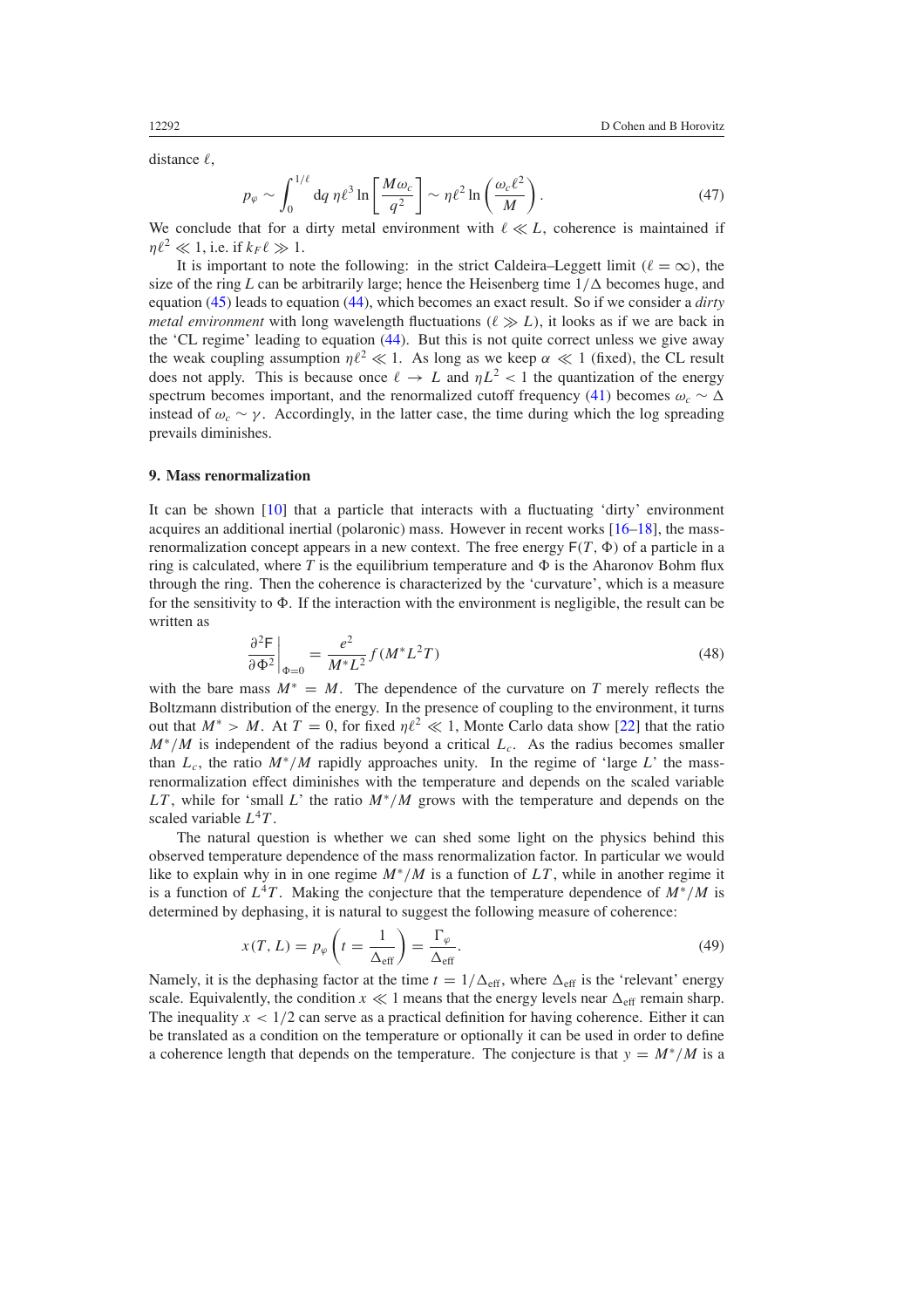<span id="page-12-0"></span>function of *x*. Let us calculate *x* using equation [\(38\)](#page-8-0). We assume  $\eta l^2 \ll 1$ , but  $\eta L^2$  can be either larger or smaller compared to unity. This is equivalent to saying that the damping rate *γ* can be either larger or smaller compared with the level spacing  $\Delta$ . Using equation [\(40\)](#page-8-0) with equation [\(41\)](#page-8-0), this further implies that  $\mathcal{M}_{\text{eff}}$  is either larger or of order unity respectively. The transitions that are associated with the 'relevant' energy levels are characterized by  $q \sim q_{\text{eff}}$ and accordingly  $\Delta_{\text{eff}} \sim \mathcal{M}_{\text{eff}} \times (ML^2)^{-1}$ . Using equation [\(38\)](#page-8-0) we deduce that the result does not depend on  $\mathcal{M}_{\text{eff}}$  but only on  $\bar{w}$ , leading to

$$
x(T, L) = \eta \bar{w} M L^2 T = \begin{cases} \eta M \ell^3 L T & \text{for } L \gg \ell \\ \eta M L^4 T & \text{for } L \ll \ell. \end{cases}
$$
 (50)

We recall that our  $\Gamma_{\varphi}$  is valid at least for weak coupling  $\eta l^2 \ll 1$ . The scaling of  $\Gamma_{\varphi}$  with *L* is consistent with Monte Carlo exponents for the coherence length  $L \sim T^{-\mu}$  with either  $\mu = 1$ or  $\mu = 1/4$ . The Monte Carlo data have not determined so far whether the transition between the two regimes is at  $L \approx \ell$  or whether it is coupling dependent.

#### **10. Summary and discussion**

In this paper, we have defined and calculated the dephasing factor  $P_\varphi(t)$  for a particle in a ring due to the fluctuations of a dirty metal environment. At finite temperature, we have calculated the dephasing rate  $\Gamma_{\varphi}$ . Our interest was mainly in the mesoscopic regime  $\Delta \ll \Gamma_{\varphi} \ll \gamma$ , where interference is important (because  $\Gamma_{\varphi} \ll \gamma$ ). Unlike the microscopic regime  $(\Gamma_{\varphi} \ll \Delta)$ , which is customary in atomic physics studies, here the question of dephasing at low temperature is tricky both conceptually and technically.

The decoherence is induced because the system gets entangled with the environmental modes. It should be clear that under generic circumstances, the coupling always induces 'transitions' that lead to system-bath entanglement. Accordingly, we have  $P_\varphi(t) < 1$  even if  $T = 0'$ . This by itself does not mean 'having dephasing': entanglement is also associated with the adiabatic renormalization due to the interaction with the high frequency modes. In order to 'have dephasing', the loss of purity should not be just a *transient*; rather it should be a progressive process.

Still even with this careful point of view, the reader may doubt whether the notion of the 'dephasing factor' is really helpful in studying dephasing. After all what do we 'really' mean by dephasing? Possibly the 'correct' procedure is to study an equilibrium correlation function  $C(t)$ , and to ask whether it is damped in the  $t \to \infty$  limit. In the absence of coupling to the environment, the Fourier transform  $\tilde{C}(\omega)$  is a sum over delta functions  $\delta(\omega - \Omega_r)$ . Due to the coupling, the deltas are broadened into resonances with  $\Gamma_r$ . This is true at any temperature, also at ' $T = 0$ '. The controversy about dephasing at ' $T = 0$ ' is related to the limit  $L \to \infty$ . Do the resonances overlap in this limit? Do singular features of the uncoupled system survive? For sub-Ohmic bath [\[25](#page-16-0)] the ratio  $\Gamma_{\varphi}/\Delta$ , where  $\Delta$  is the mean level spacing, diverges as  $L \to \infty$ . But the Ohmic case is 'marginal' and within the framework of the FGR it remains a constant  $\alpha$ . So if this  $\alpha$  is smaller compared with unity, we naively expect no dephasing at  $T = 0$ .

The naive expectation of having no dephasing at  $\tau = 0$  is not without loopholes. One obvious loophole is the mass renormalization issue. If hypothetically the renormalized mass and hence the density of states diverge as  $T \to 0$ , it might imply dephasing at zero temperature. The recent studies of equilibrium properties of the ring problem are aimed at studying this question carefully, in a controlled way. For a particle that interacts with a dirty metal environment we believe, on the basis of [\[18,](#page-16-0) [22\]](#page-16-0), that the renormalized mass at zero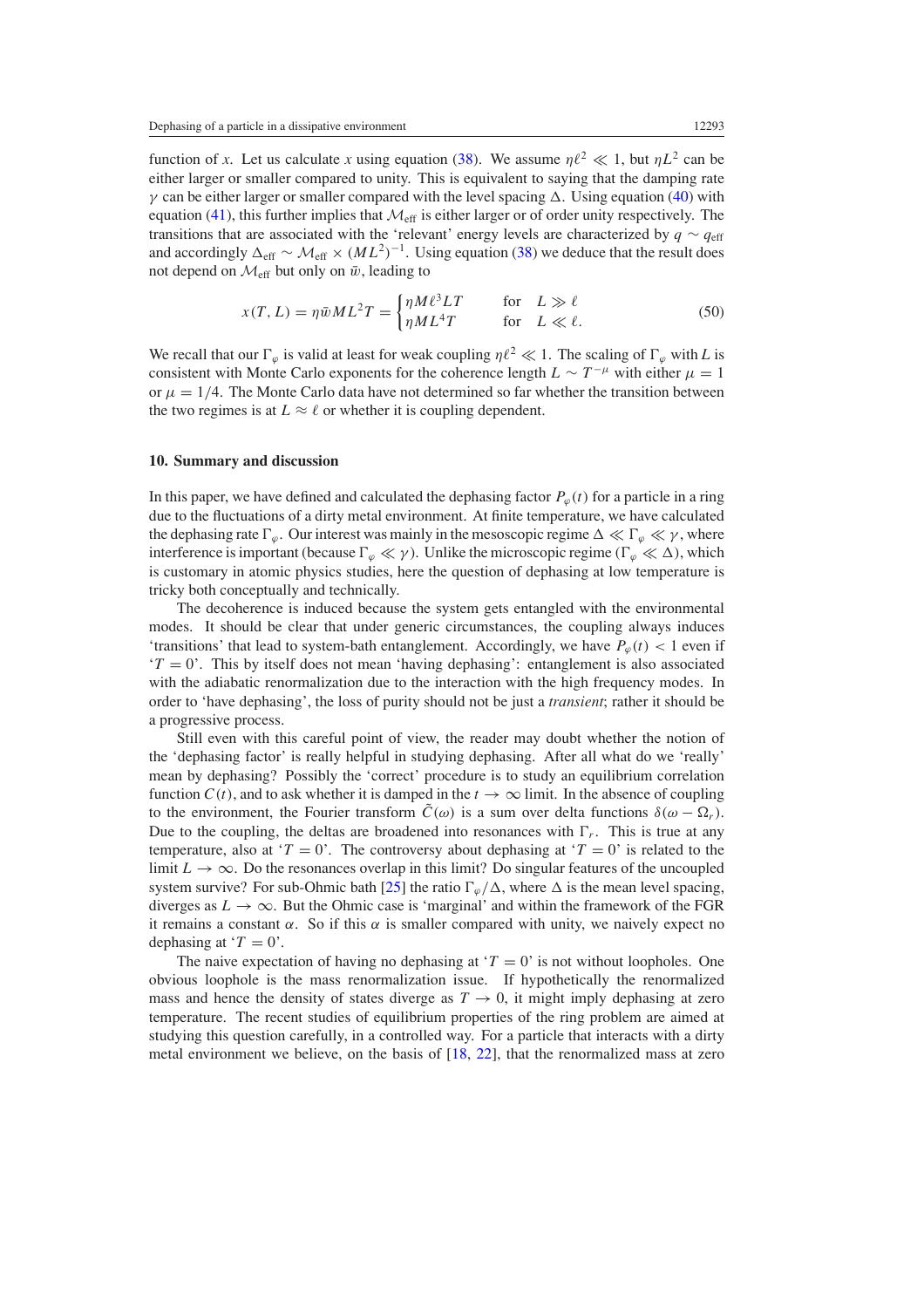<span id="page-13-0"></span>temperature is finite. So in the case of a dirty metal environment, there is no indication for 'dephasing at  $T = 0$ '.

Still one would like to know what happens at low, but finite temperature. As we said previously, no doubt that the study of equilibrium properties is conceptually the best procedure. Still, we also want to physically understand the results. Here we come back to the 'dephasing factor' notion. In spite of the problems which are associated with this concept, we believe that it is powerful enough to shed light on the physics of dephasing. Our aim in this paper was to maximally exploit this notion, within the Fermi golden rule picture, in order to demonstrate that it captures the correct physics of all the established results regarding dephasing. In particular, it has provided an explanation for the *T* dependence of the mass renormalization effect, and under what conditions the spatial aspect of the fluctuations is capable of suppressing the  $T = 0$ ' power law decay of coherence.

## **Acknowledgments**

We thank Florian Marquardt, Jan von Delft and Joe Imry for discussions and helpful communications. This research was supported by a grant from the DIP, the Deutsch-Israelische Projektkooperation.

#### **Appendix A. Modeling of a fluctuating environment**

It is customary to write the system-environment Hamiltonian as

$$
\mathcal{H}_{\text{total}} = \mathcal{H}_{\text{sys}}(\hat{x}, \hat{p}) + V_{\text{int}}(\hat{x}, \hat{Q}_{\alpha}) + \mathcal{H}_{\text{env}}(\hat{Q}_{\alpha}, \hat{P}_{\alpha}), \tag{A.1}
$$

where  $(\hat{x}, \hat{p})$  are the canonical coordinates of the particle and  $(\hat{Q}_{\alpha}, \hat{P}_{\alpha})$  are the environmental degrees of freedom. In the case of an interaction of a particle with a dirty metal environment (in three dimensions),

$$
V_{\text{int}} = \int d^3x \,\hat{\rho}(\mathbf{x}) \int d^3x' \frac{e^2 \hat{n}(\mathbf{x}')}{|\mathbf{x} - \mathbf{x}'|} \equiv \int d^3x' \,\hat{\rho}(\mathbf{x}) \hat{\mathcal{U}}(\mathbf{x}), \tag{A.2}
$$

where the electronic density  $n(x)$  can be expressed as a function of their coordinates, while  $\hat{\rho}(x) = \delta(x - \hat{x})$  is a particle-related field operator.

In order to allow a Feynman–Vernon treatment, it is more convenient to regard  $U(x)$  as arising from the interaction with a bath of harmonic oscillators [\[10](#page-16-0)]. Each harmonic oscillator is a scatterer which is characterized by its location  $x_\alpha$  and its natural frequency  $\omega_\alpha$ . The interaction of the particle with the *α* scatterer is  $\hat{Q}_{\alpha}u(\hat{x}-x_{\alpha})$ , so we write (in one dimension)

$$
V_{\text{int}} = \sum_{\alpha} c_{\alpha} \hat{Q}_{\alpha} u(\hat{x} - x_{\alpha}) = \int dx \ \hat{\rho}(x) \hat{\mathcal{U}}(x), \tag{A.3}
$$

where  $c_{\alpha}$  are coupling constants, and  $\hat{\rho}(x) = \delta(\hat{x} - x)$ . In the Heisenberg (interaction) picture, a time index is added so we have  $\hat{\rho}(x, t)$  and  $\hat{\mathcal{U}}(x, t)$ . Accordingly, the fluctuating filed is

$$
\hat{\mathcal{U}}(x,t) = \sum_{\alpha} c_{\alpha} \hat{Q}_{\alpha}(t) u(x - x_{\alpha}).
$$
\n(A.4)

As explained in  $[10]$  $[10]$  it is possible to postulate the interaction  $u(r)$ , and the distribution of the parameters  $(x_{\alpha}, \omega_{\alpha}, c_{\alpha})$ , such as to obtain a fluctuating field with a physically desired  $\bar{S}(q, \omega)$ . This type of modeling is equivalent to the field-theoretical assumption of having Gaussian fluctuations, and accordingly a linear response treatment of the environment becomes exact.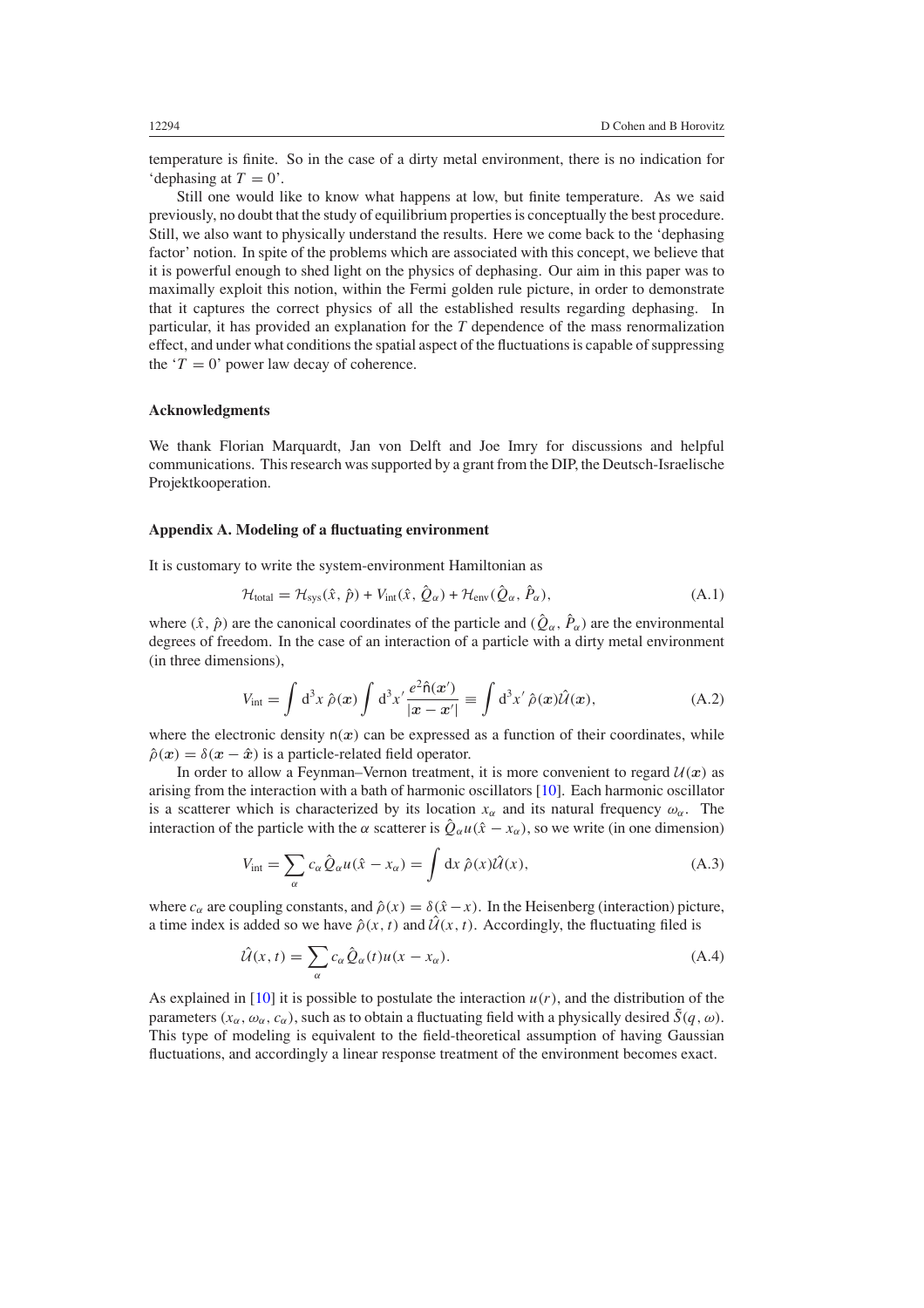## **Appendix B. The fluctuations of a dirty metal**

For a metal we can use FD relation in order to relate the spati-temporal power spectrum  $\tilde{S}(q,\omega)$  to the conductivity:

$$
\tilde{S}(q,\omega) = \frac{4\pi e^2}{q^2} \text{Im}\left[\frac{-1}{\varepsilon(q,\omega)}\right] \frac{2\hbar}{1 - e^{-\hbar\omega/T}},\tag{B.1}
$$

where

$$
\varepsilon(q,\omega) = 1 + \frac{4\pi\sigma}{-i\omega + Dq^2}
$$
 (B.2)

and

$$
\operatorname{Im}\left[\frac{1}{\varepsilon(q,\omega)}\right] = -\frac{4\pi\sigma\omega}{(Dq^2 + 4\pi\sigma)^2 + \omega^2}.
$$
\n(B.3)

Thus, we get

$$
\tilde{S}(q,\omega) \approx \frac{e^2}{\sigma} \frac{1}{q^2} \frac{2\hbar\omega}{1 - e^{-\hbar\omega/T}} \qquad \text{for} \quad |\omega| \lesssim \omega_c, \quad |q| \lesssim \frac{1}{\ell} \tag{B.4}
$$

The Ohmic behavior is cut off by the Drude collision frequency  $\omega_c$ , and the elastic mean free path is  $\ell = v_F/\omega_c$ , where  $v_F$  is the Fermi velocity. The expression for *η* in equation [\(8\)](#page-2-0) is obtained from the Kubo formula [\(5\)](#page-2-0).

#### **Appendix C. Calculation of Fourier components**

We are interested only in fluctuations within the ring. Therefore, we have to calculate the Fourier components of the correlator  $\langle \hat{U}(x(\theta_1), t_1) \rangle$ . For the CL model, we use the integral

$$
\int d^3q \frac{3\delta^3(q)}{q^2} e^{iq \cdot R} = \text{const} - \frac{1}{2}R^2 = \text{const} + \left(\frac{L}{2\pi}\right)^2 \cos(\theta_2 - \theta_1), \qquad (C.1)
$$

where  $\mathbf{R} = \mathbf{R}(\theta_2) - \mathbf{R}(\theta_1)$  so that  $|\mathbf{R}| = |2 \sin((\theta_2 - \theta_1)/2)|[L/2\pi]$ . For a dirty metal with fluctuations within  $q \leq 1/\ell$ , we have

$$
\int \frac{d^3 q}{(2\pi)^3} \frac{4\pi \ell^3}{q^2} e^{iq \cdot R} = \frac{\ell^3}{\sqrt{R^2 + \ell^2}} = \ell^2 \left[ a_0 + \sum_{m=1}^{\infty} a_m \cos(m(\theta_2 - \theta_1)) \right].
$$
 (C.2)

 $\sum_{m=0}^{\infty} a_m = 1$ , and we also have the sum rule  $\sum_{m=1}^{\infty} a_m m^2 = \mathcal{M}^2$  where  $\mathcal{M} = (L/(2\pi))/\ell$ . Our  $a_{m\neq 0}$  are half the 'convention' in [\[16\]](#page-16-0). From the Fourier transform relation it follows that Disregarding the  $m = 0$  Fourier component, the following approximation can be obtained [\[16](#page-16-0), [17](#page-16-0)] for  $M \gg 1$ :

$$
a_m \approx \frac{1}{\pi \mathcal{M}} \ln \left( \frac{\mathcal{M}}{m} \right) \qquad \text{for} \quad 0 < m < \mathcal{M}.\tag{C.3}
$$

From equation [\(11\)](#page-3-0), it follows that  $w_m = \ell^2 a_m/2$ . We conclude that the particle in the ring experiences a *white* fluctuating field that is characterized by a correlation distance  $\ell$ . The fluctuating field can be reinterpreted as arising from a short-range interaction  $u(r)$  with a uniformly distributed set of scatterers as in equation [\(A](#page-13-0)*.*4).

In the other extreme case of CL-like environment  $(\ell \gg L)$ , the fluctuations of the higher  $(m > 1)$  modes are negligible compared with the fluctuations of the lowest  $(m = 1)$  mode. Accordingly, we say that the number of effective modes is  $M = 1$ . Using the ad hoc notation  $\overline{\mathcal{M}} = (L/(2\pi))/\ell \ll 1$ , the sum rule which is based on equation (C.2) implies that  $a_1 = \overline{\mathcal{M}}^2$ while  $a_{m>1}$  have higher powers of  $\overline{\mathcal{M}}$ .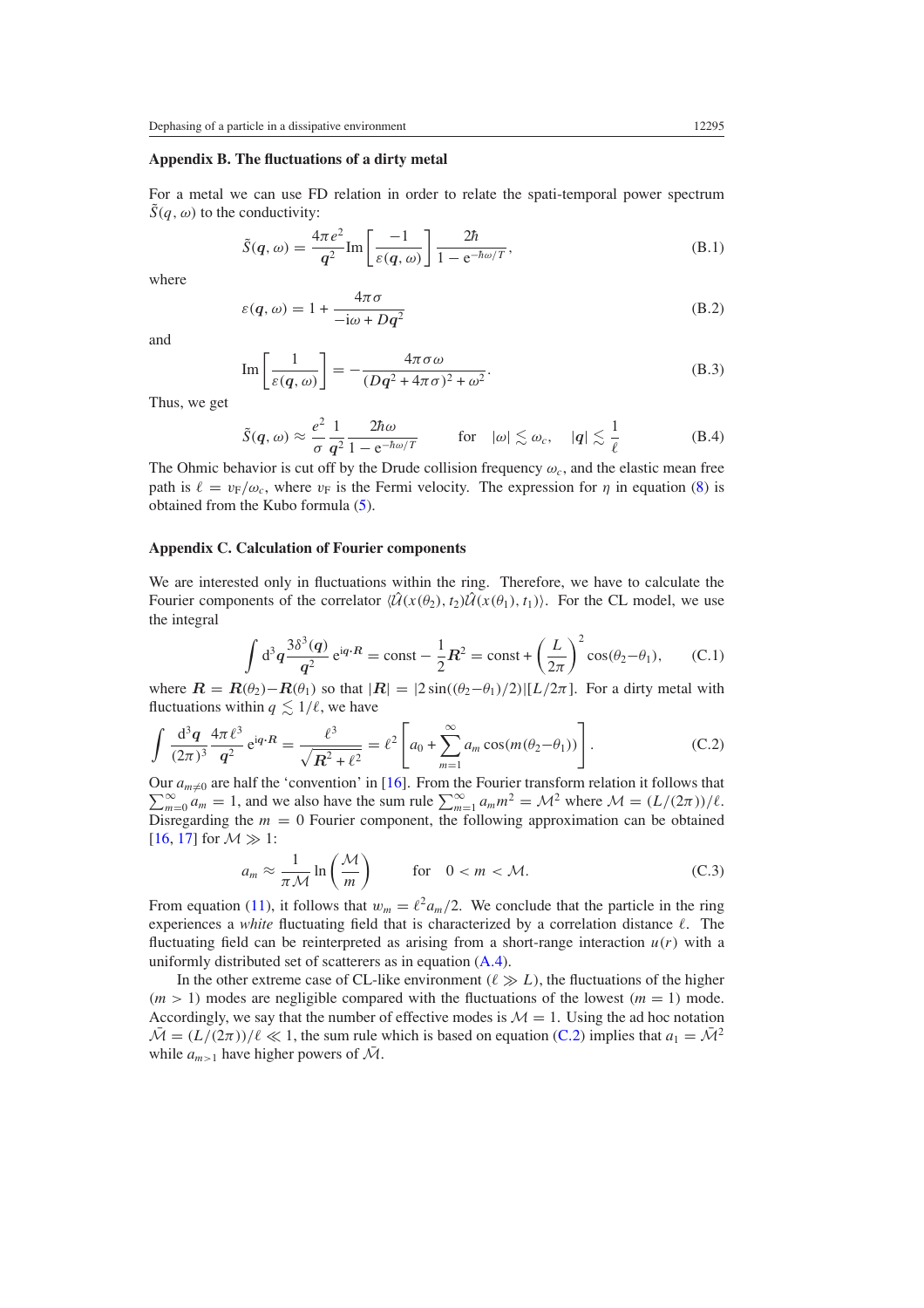## **Appendix D. The dephasing factor—semiclassical perspective**

For short-range scattering, if  $x^A$  and  $x^B$  of equation [\(17\)](#page-3-0) are well separated, and hence interact with *different* sets of oscillators, we can argue within the semiclassical framework that  $P_\omega$  is the probability to induce an excitation in the bath (i.e. 'to leave a trace in the environment'). The argument is elaborated in Appendix C of [\[11\]](#page-16-0). This argument *fails* if the interfering states are not well separated in space, but rather interact with the *same* oscillators. For this reason, the definition of the dephasing factor has to be refined. One possibility is to adopt a 'scattering' point of view, hence treating correctly closed channels. Using sloppy notations the idea is to define the dephasing factor in analogy with equation [\(17\)](#page-3-0) as  $P_\varphi = |\langle U[\psi^A] \chi | U[\psi^B] \chi \rangle|$ , where  $\psi^A$  and  $\psi^B$  are *ingoing states* of the system. This way of writing is suggestive rather than exact. Referring to a superposition preparation of the ring, where  $\psi^A$  and  $\psi^B$  are momentum eigenstates, it is clear that  $P_\varphi$  is not necessarily the same as the probability to induce an excitation in the bath. This is because  $U[\psi^A]$  and  $U[\psi^B]$  involve the excitation of the *same* oscillators, rather than *different* sets of oscillators. If the factorized preparation is  $|p_0n_0\rangle$ , then we write the evolved state in the interaction picture after time *t* as  $|(p_0n_0)_t\rangle$ . If we have initially a superposition  $|p_1\rangle + |p_2\rangle$ , the evolved state would be

$$
|\Psi\rangle = |p_1\rangle \otimes |\chi^{(1)}\rangle + |p_2\rangle \otimes |\chi^{(2)}\rangle + \text{inelastic part},\tag{D.1}
$$

where the so-called relative states of the bath are

$$
\chi_n^{(1)} = \langle p_1 n | (p_1 n_0)_t \rangle \tag{D.2}
$$

$$
\chi_n^{(2)} = \langle p_2 n | (p_2 n_0)_t \rangle. \tag{D.3}
$$

The dephasing factor is

$$
P_{\varphi} = |\langle \chi^{(1)} | \chi^{(2)} \rangle| = P_t(p_0, n_0 | p_0, n_0) + \sum_{n(\neq n_0)} \chi_n^{(1)^*} \chi_n^{(2)}, \tag{D.4}
$$

where we assume  $p_1 \sim p_2 \sim p_0$ . It is not difficult to realize that the same approximation implies that the second term equals  $P_t(p_0, n \neq n_0 | p_0, n_0)$  in agreement with equation [\(19\)](#page-4-0). With some further argumentation, we can justify the second term in equation [\(19\)](#page-4-0) as well. We note that this derivation parallels the semiclassical treatment in appendix  $D$  of  $[11]$  $[11]$ , where  $\tilde{P}(q,\omega)$  is defined as the difference  $\tilde{P}_{\parallel}(q,\omega) - \tilde{P}_{\perp}(q,\omega)$ .

## **Appendix E. The purity-based definition of the dephasing factor**

In this appendix, we explain the derivation of equation  $(19)$  from equation  $(18)$ . The zero-order term in equation [\(18\)](#page-4-0) is the  $p' = p'' = p_0$ ,  $n' = n'' = n_0$  term. It is equal to  $P_0^2$ , where  $P_0 = P_t(p_0, n_0|p_0, n_0)$ . There are four sets of first-order terms. The sum of  $p' = p'' = p_0, n' = n_0, n'' \neq n_0$  terms is  $P \times p_{sys}$  where  $p_{sys} = P_t(p_0, n \neq n_0 | p_0, n_0)$ . Here,  $n \neq n_0$  implies a summation  $\sum_{n \neq n_0}$ . The sum of the  $p' = p'' = p_0$ ,  $n' \neq n_0$ ,  $n'' = n_0$  terms is the same. There are two other sets, with either  $p' \neq p_0$  or  $p'' \neq p_0$ , that give each  $P \times p_{env}$ , where  $p_{\text{env}} = P_t(p \neq p_0, n_0 | p_0, n_0)$ . Summing over all the leading order contributions, we get

$$
P_{\varphi} = [P_0^2 + 2P_0 \times p_{\text{sys}} + 2P_0 \times p_{\text{env}} + \mathcal{O}(p^2)]^{1/2}
$$
 (E.1)

leading to  $P_{\varphi} \approx P_0 + p_{\text{sys}} + p_{\text{env}}$  which is equation [\(19\)](#page-4-0).